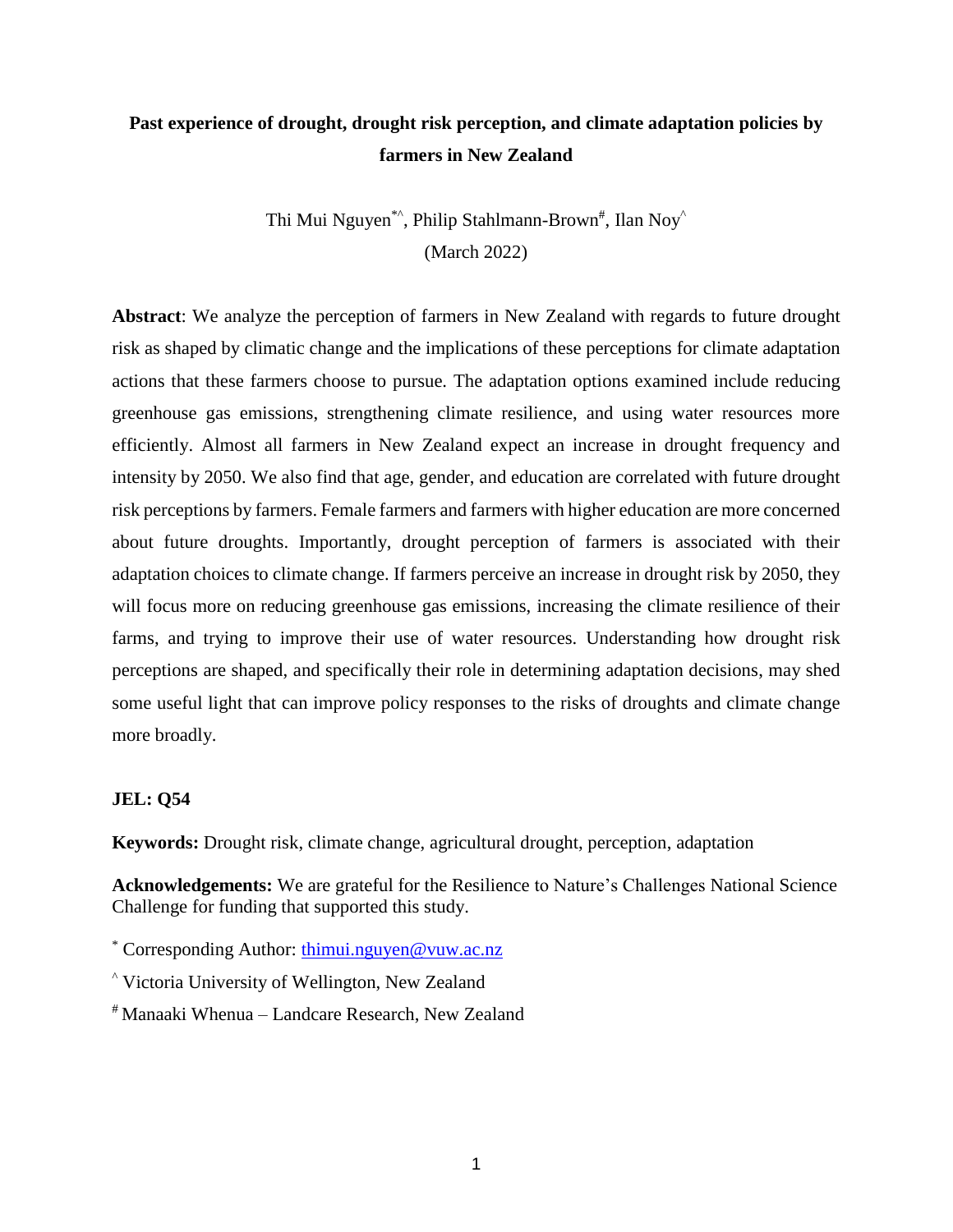### **1. Introduction**

The weather in Aotearoa - New Zealand (NZ) is diverse, with comparatively mild temperatures year-round in most of the country (except for the high-altitude inland areas) and with strong winds that lead to frequent weather changes. A variety of natural hazards - droughts, earthquakes, tsunamis, and floods - lead to significant adverse consequences to people and to the economy. Drought in particular occurs regularly, especially in summer, and has significant adverse consequences for the rural economy ([Salinger & Porteous, 2014](#page-24-0)). Because of climate change, droughts are projected to increase in both frequency and intensity in most of the country (MfE,  $2018$ <sup>1</sup>, and especially in the most agriculturally productive areas. As such, it is inevitable that farmers will increasingly need to adapt, even in the most optimistic climate scenarios.

Understanding the perception that farmers have about drought frequency and intensity is a necessary step for shaping any policy that may lead to any improvement in farmers' climate adaptation responses.<sup>2</sup> This study analyzes farmers' perception of drought risk based on survey data and a drought risk index constructed by New Zealand's National Institute of Water and Air (NIWA). In addition, the study estimates the effect of drought perception on some of the main plausible adaptation actions for climate resilience and sustainable water use.

This study thus has two main objectives: (1) To identify the factors underlying farmers' perceptions of future drought risk, and (2) To examine how perceptions of drought risks associate with farmers' climate adaptation and mitigation actions, climate resilience, and sustainable water use.

The paper is structured as follows: Section 2 provides a literature review on drought perception in high-income countries in general and in New Zealand in particular. Section 3 presents the data source and sample. Section 4 describes the methodology, section 5 presents the empirical results, and section 6 provides some concluding discussion.

## **2. Literature Review**

Drought reduces the availability of water for agricultural production and for the generation of hydroelectric energy, and thus employment and incomes ([Hendy et al., 2018](#page-23-0)). Droughts can thus

<sup>1</sup> Ministry for the Environment (MfE) (2018). *Climate Change Projections for New Zealand: Atmosphere Projections Based on Simulations from the IPCC Fifth Assessment, 2nd Edition*. Wellington: Ministry for the Environment.

<sup>&</sup>lt;sup>2</sup> The term "farmers" is used expansively to include all the participants in the survey we analyze below, including farmers, foresters, and growers as well as "lifestyle block" owners (i.e., 'hobby farmers').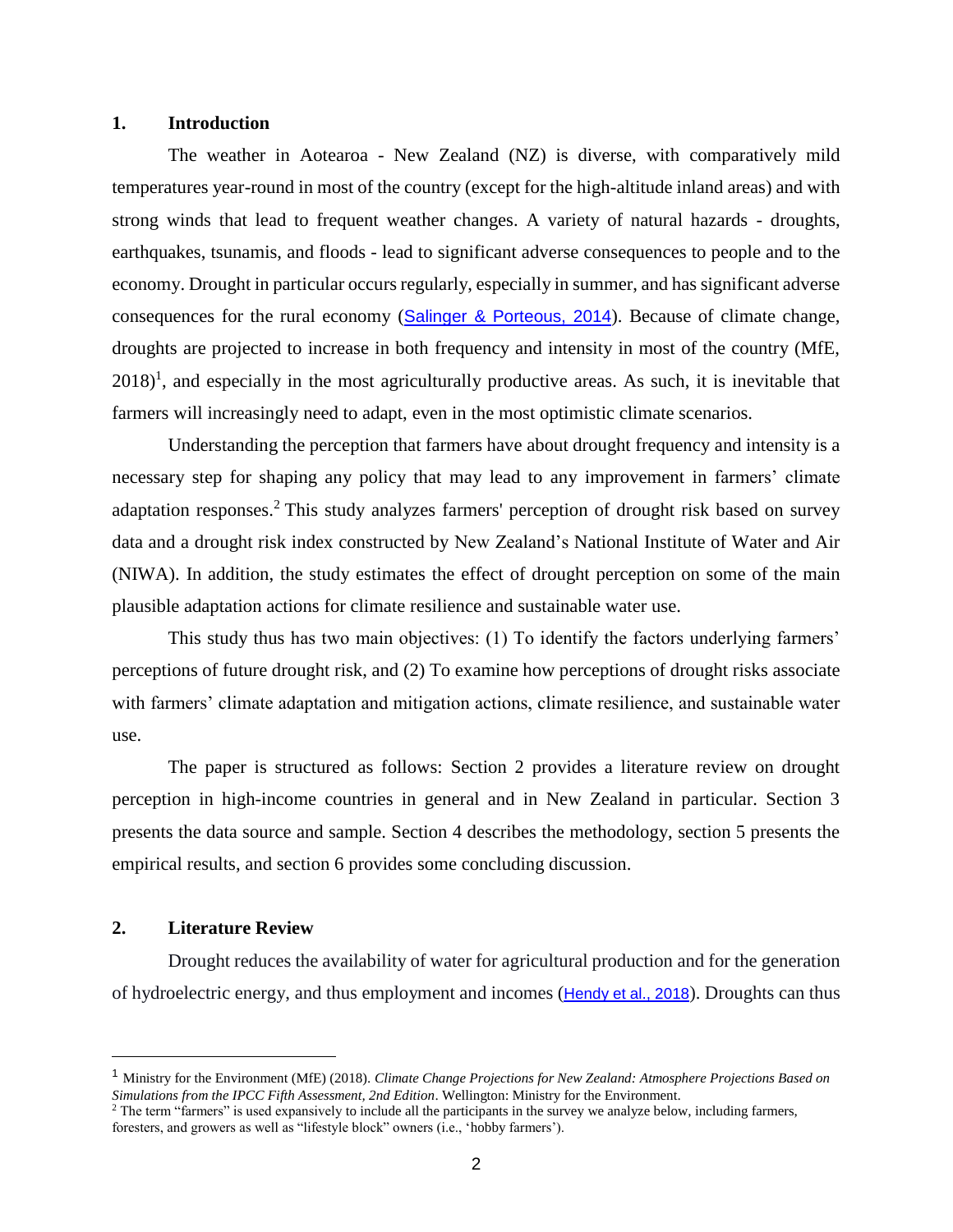have a negative impacts on the financial position of households, and consequently on economic growth ([Edwards et al., 2009](#page-23-1)). In New Zealand, the severe drought in 2013 was estimated to have lowered annual GDP by 0.3%, mostly due to a fall in agriculture production ([Kamber et al.,](#page-23-2) 2013).<sup>3</sup>

Understanding the perception of drought risks by farmers is important for any attempt to reduce droughts' adverse impacts. A few papers have analyzed drought risk perceptions by farmers in high-income countries.<sup>4</sup> The first, [Saarinen Thomas \(1966\)](#page-24-1), was about drought perceptions of farmers on the North American Great Plains. Two decades later, [Taylor et al. \(1988\)](#page-24-2) undertook a follow-up farm survey similarly observing that the perception of risk is significantly impacted by expectations of future droughts and experience with drought in the past. In Spain, *Urquijo* and De Stefano (2016) interviewed farmers to examine the impact of water sources on farmers' drought perception. They found that the type of water source used in irrigation (e.g., groundwater or surface water) significantly affected farmers' perception of drought risk and consequently the type of adaptation strategies they prefer. In the Netherlands, [Duinen et al. \(2015\)](#page-23-3) obtained data on risk perceptions, farm characteristics, and personality traits of farmers. They also ascertained that a high frequency of drought in the past led to higher current risk perceptions of farmers.

Some studies have noted that demographic and social characteristics such as age, education, gender, and farming experience are important determinants of individuals' perceptions of climate change ([Acquah & Onumah, 2011](#page-23-4); [Borick & Rabe, 2010](#page-23-5); [Hamilton et al., 2018](#page-23-6); [Hornsey](#page-23-7)  [et al., 2016](#page-23-7); [Mase et al., 2017](#page-23-8); [Roco et al., 2015](#page-24-4)). For example, being younger, college-educated, and female considerably increases the probability that individuals in the US perceive that the earth is warming ([Deryugina, 2013](#page-23-9)). Moreover, those who have experienced warmer-than-normal temperatures believe more strongly that global warming has been occurring ([Deryugina, 2013](#page-23-9)). [Borick and Rabe \(2010\)](#page-23-5) and [Demski et al. \(2017\)](#page-23-10) indicated that personal experiences with extreme weather or natural hazards influence people's actions toward environmental protection.

Many papers argue that perception of climate change has an important role in shaping adaptation and mitigation by farmers ([Arbuckle et al., 2013](#page-23-11); [Mase et al., 2017](#page-23-8); [Menghistu et al., 2018](#page-23-12); [Niles et al., 2013](#page-24-5); [Prokopy et al., 2015](#page-24-6); [Vainio & Paloniemi, 2013](#page-24-7); [Woudenberg et al., 2008](#page-24-8)). For instance,

<sup>3</sup> However, in some cases, drought has had only a moderate effect or possibly even positive financial implications. As an example, in the aftermath of the 2013 drought, higher prices for milk solids had positive revenue and profit consequences for New Zealand dairy farmers Pourzand, F., Noy, I., & Sağlam, Y. (2020). Droughts and farms' financial performance: a farm‐level study in New Zealand. *Australian Journal of Agricultural and Resource Economics*, *64*(3), 818-844. .

<sup>4</sup> Droughts in lower-income countries, where many households depend on subsistence agriculture, have very different micro- and macro-economic impacts. This paper examines a high-income country (New Zealand) and therefore we also do not review the voluminous literature on droughts in lower-income countries.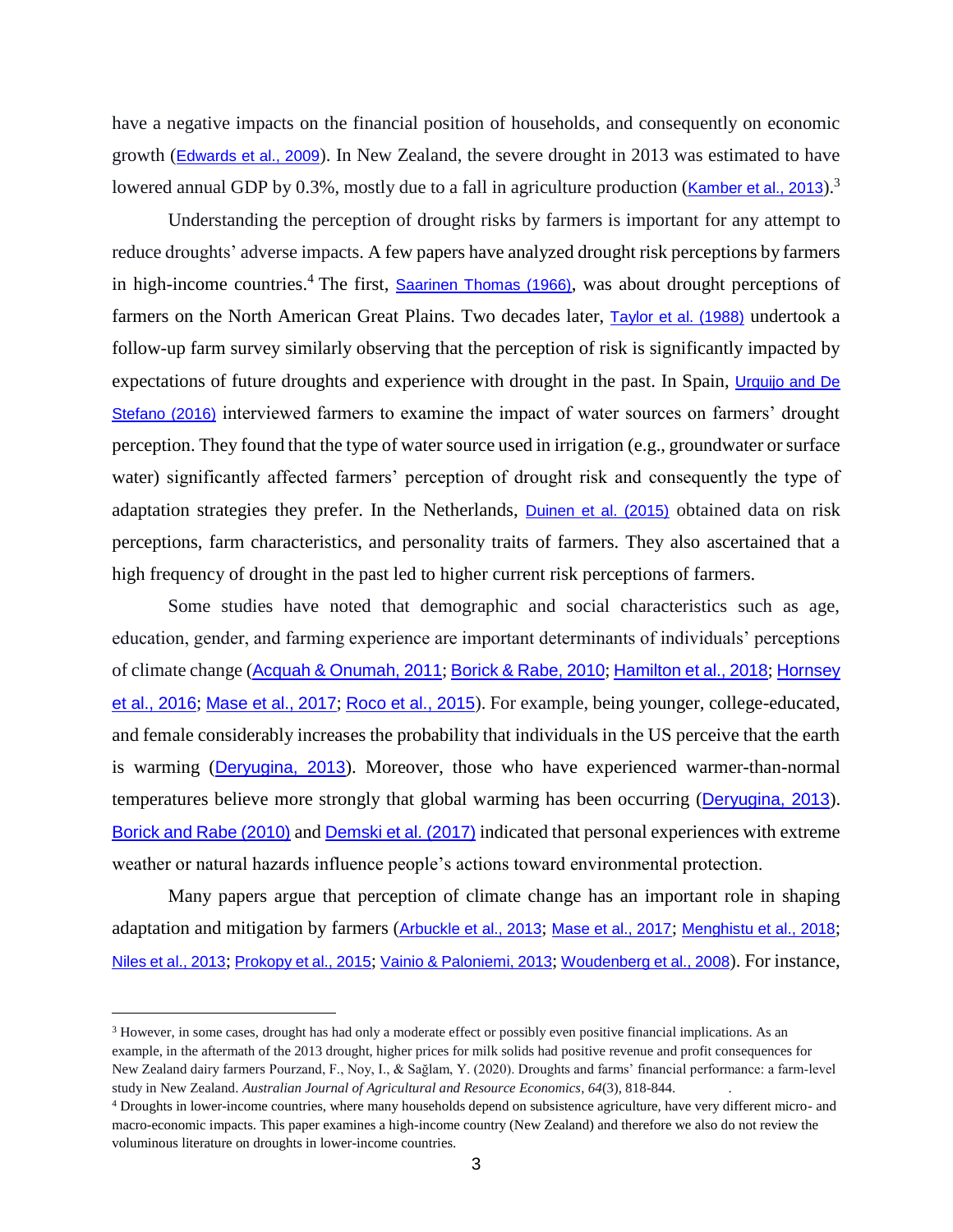[Niles et al. \(2013\)](#page-24-5) surveyed 162 farmers in California to identify whether the perception of climate change directly affected farmers' responses to climate policy. Also, [Mase et al. \(2017\)](#page-23-8) analyzed a 2012 survey of nearly 5000 corn farmers across 22 Midwestern U.S. watersheds and observed that risk perception played a crucial role in their adaptation attitudes and behaviors. Some research observed decisive effects of perception of drought risk on adaptation ([Carlton et al., 2016](#page-23-13); [Switzer &](#page-24-9)  [Vedlitz, 2017](#page-24-9); [Taylor et al., 1988](#page-24-2)) and concluded that drought risk perception influenced farmers' preparation for drought.

There are very few studies on the perception of disaster risks and climate change in New Zealand. [Niles and Mueller \(2016\)](#page-24-10) used climate data from various weather stations and farm surveys from the Marlborough and Hawke's Bay regions to show that a high share of farmers perceived a gradual increase in yearly summer temperatures, and these perceptions were closely related to personal and environmental factors. They concluded that understanding how farmers' perceptions interact with observed climate trends, irrigation infrastructure, and concern about climate change is necessary for improved decisions about adaptation measures. [Lawrence et al. \(2014\)](#page-23-14) examined flood experience, flood risk perception, and households' responses in the Hutt Valley (a mostly suburban residential region) through a household survey and interviews with local government employees. Their findings illustrate that the more flood experience people had, the higher risk they perceived, and the more these led to increased disaster preparedness.

[Booth et al. \(2020\)](#page-23-15) used the cross-sectional 2015 Survey of Rural Decision Makers and potential evapotranspiration deficit (PED) for 17 regions to estimate the impact of drought experience on drought expectation in 2050 while **[Stahlmann-Brown and Walsh \(2022\)](#page-24-11)** employed the 2017 and 2019 waves of the Survey of Rural Decision Makers and the New Zealand Drought Index (NZDI) at more than 60 weather stations to investigate the effect of soil dryness on drought expectation of farmers, foresters, and growers. The dependent variables in both papers are binary variables noting whether respondents believe that drought will likely increase by the year 2050 and an ordered set of possible drought expectations in 2050, including decrease a lot, decrease slightly, no change, increase slightly, and increase a lot.

In the perception (first) part of the paper here, we use the same ordinal dependent variables of drought belief as the two previous papers. In terms of independent variables, [Booth et al. \(2020\)](#page-23-15) used percent difference of 2015 average PED from the previous 5 and 10 years, personal characteristics of farmers, land that was leased or not, and type of water. [Stahlmann-Brown and](#page-24-11)  Walsh (2022) utilized the difference in the maximum monthly NZDI in 2017 and 2019 and the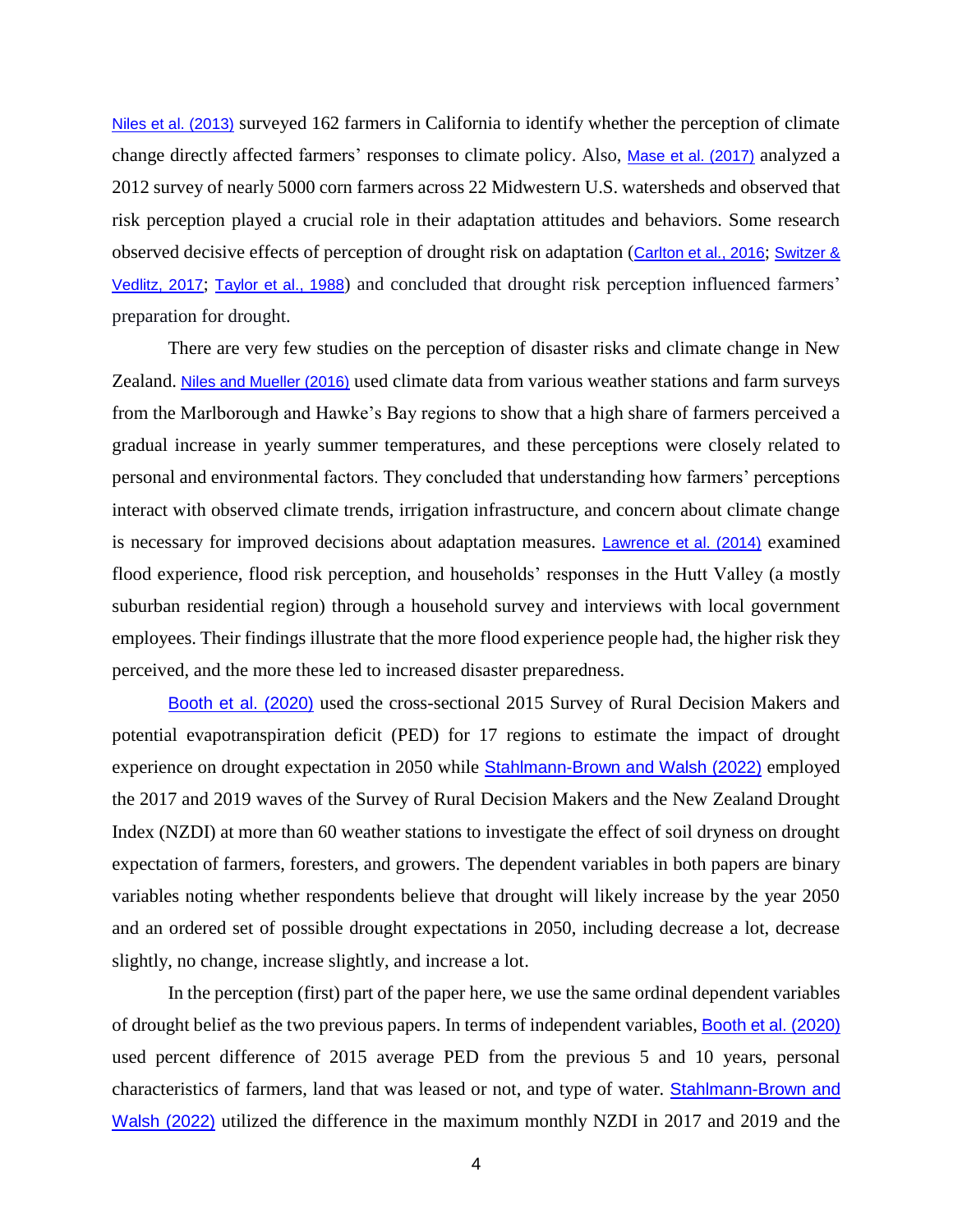value of soil dryness. [Booth et al. \(2020\)](#page-23-15) showed that the intensity of past droughts and the expectations of future droughts were significantly correlated and the extent to which current conditions differ from the long-term trend matters very little. Moreover, by using panel data to control for all of the time-invariant and unobserved heterogeneity, [Stahlmann-Brown and Walsh](#page-24-11)  (2022) found that low soil moisture contributes to an increased expectation of future droughts.

We use cross-sectional data from the 2019 wave of the Survey of Rural Decision Makers and the NZDI data from 2009 to 2018 to estimate the determinants of farmers' perception of drought frequency and intensity. Specifically, our hypothesis is that the recent (10 years) history of drought experience is important in shaping perceptions about future drought risk. Our study utilized the 2019 survey and daily drought data from NIWA to identify the variables that influence drought perception and climate adaptation.

The first contribution of this paper is to use more comprehensive drought daily data at district-level rather than yearly average data at region-level as Booth et al. (2020) did. Daily drought data better reflects the actual drought experience that matters for agricultural productivity by measuring the number of days with drought that farmers may have experienced. The higher spatial resolution we use is also important given the differences in weather conditions across relatively short distances in the complex topography in New Zealand.

Our second contribution, which is also the second part of the paper, is to investigate the adaptation measures related to climate that farmers employ or plan to employ. Similarly to the climate change perception question, we examine how perceptions of drought risks associate with farmers' climate adaptation and mitigation actions including reducing greenhouse gas emissions, investing in climate resilience, and investing in sustainable water use.

## **3. Data source and sample**

### *3.1. Survey of Rural Decision Makers*

The Survey of Rural Decision Makers has been conducted every two years since 2013. The survey is enumerated online to farmers, foresters, and growers, including both commercial operators and those in small non-commercial farms. The questionnaire emphasizes land use, landuse change, and drivers and barriers of land-management practices, but it also includes topics of contemporary policy interest, including risk management and climate issues, which are our focus here.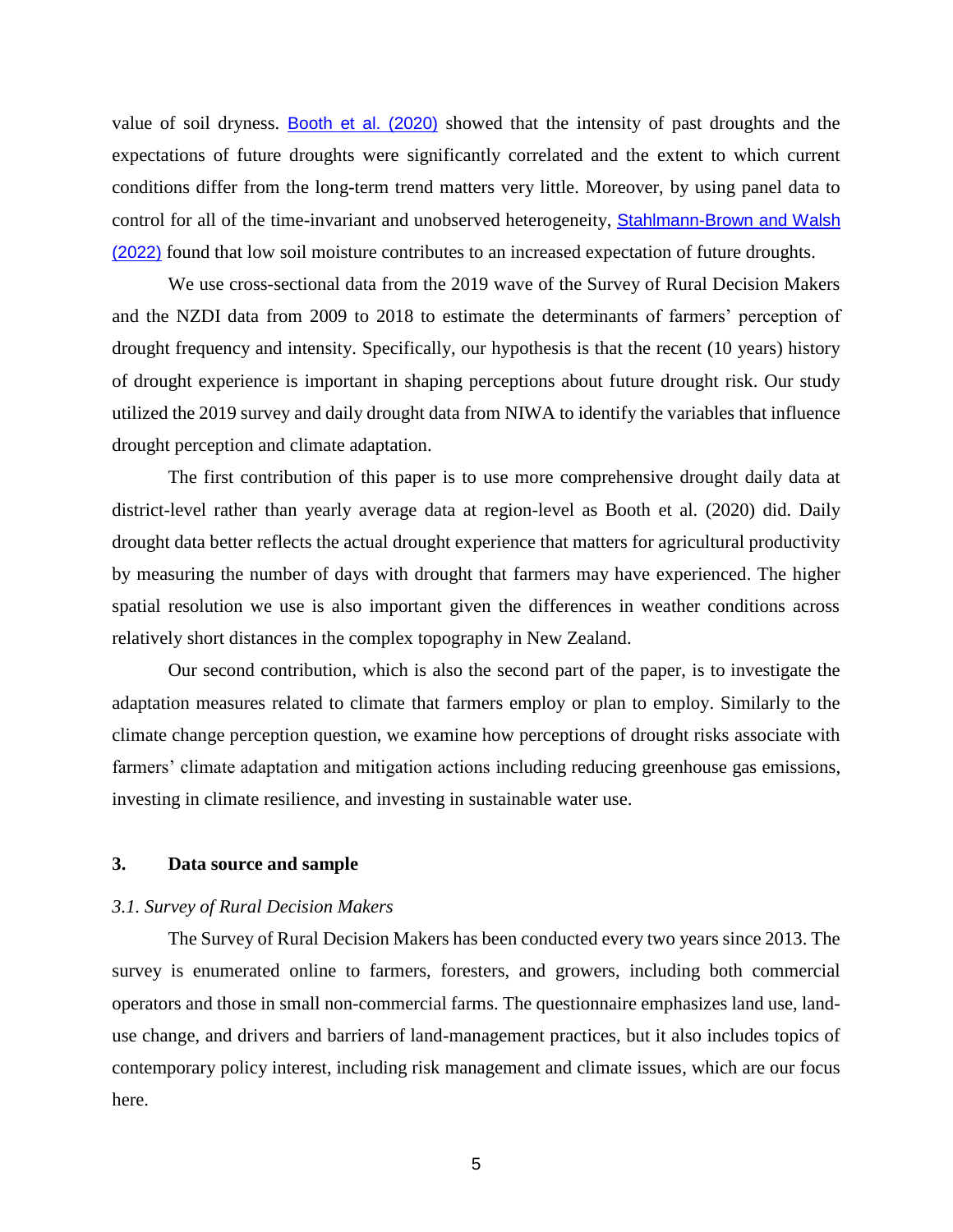The 2019 survey was open from July until November 2019 to account for seasonal demands across the primary sector. It yielded 3,740 responses in all 66 districts in New Zealand, with about 1,530 responses from commercial farming/forestry and 1,720 responses from noncommercial farmers ([Stahlmann-Brown, 2019](#page-24-12)). According to StatsNZ, there are about 50,000 commercial farms, forests, and growing operations in NZ in 2019.<sup>5</sup>

The questionnaire can be answered on a computer, a tablet, or a smart phone. Since the survey is conducted online, a lack of accessibility, especially for farmers from more remote areas, may be of concern. However, by 2016, 90% of rural New Zealanders had home access to broadband, and this number is scheduled to reach a target 99.8% by the end of 2022 (Crown Infrastructure Partners, 2018). The survey was also optimized for mobile devices to ensure accessibility for those without home internet access. All of the dependent variables we analyze about drought perception and change of adaptation actions the next 5 years - are from the 2019 survey.

### *Dependent variables*

The first dependent variable measures risk perception with respect to drought frequency and intensity by 2050. The question in the survey is "How do you personally expect the frequency and intensity of drought to change by 2050?". Farmers answered this question by choosing from: decrease a lot (1), decrease slightly (2), no change (3), increase slightly (4), increase a lot (5), and unsure (6). This study will consider "unsure" as missing values and remove them.

The summary of responses in Figure 1 indicates that a large majority of farmers believe that drought frequency and intensity will slightly or highly increase in the future with "slightly increase" being the most frequent response (55% and 49% of respondents for drought frequency and intensity, respectively). The figure also distinguishes the different perceptions of farmers by region. We can observe that the West Coast region has the highest rate of farmers who think drought frequency and intensity will not increase in the future, though even there, this group is still a small minority.

 $\overline{a}$ 

<sup>5</sup> <https://www.stats.govt.nz/indicators/farm-numbers-and-size>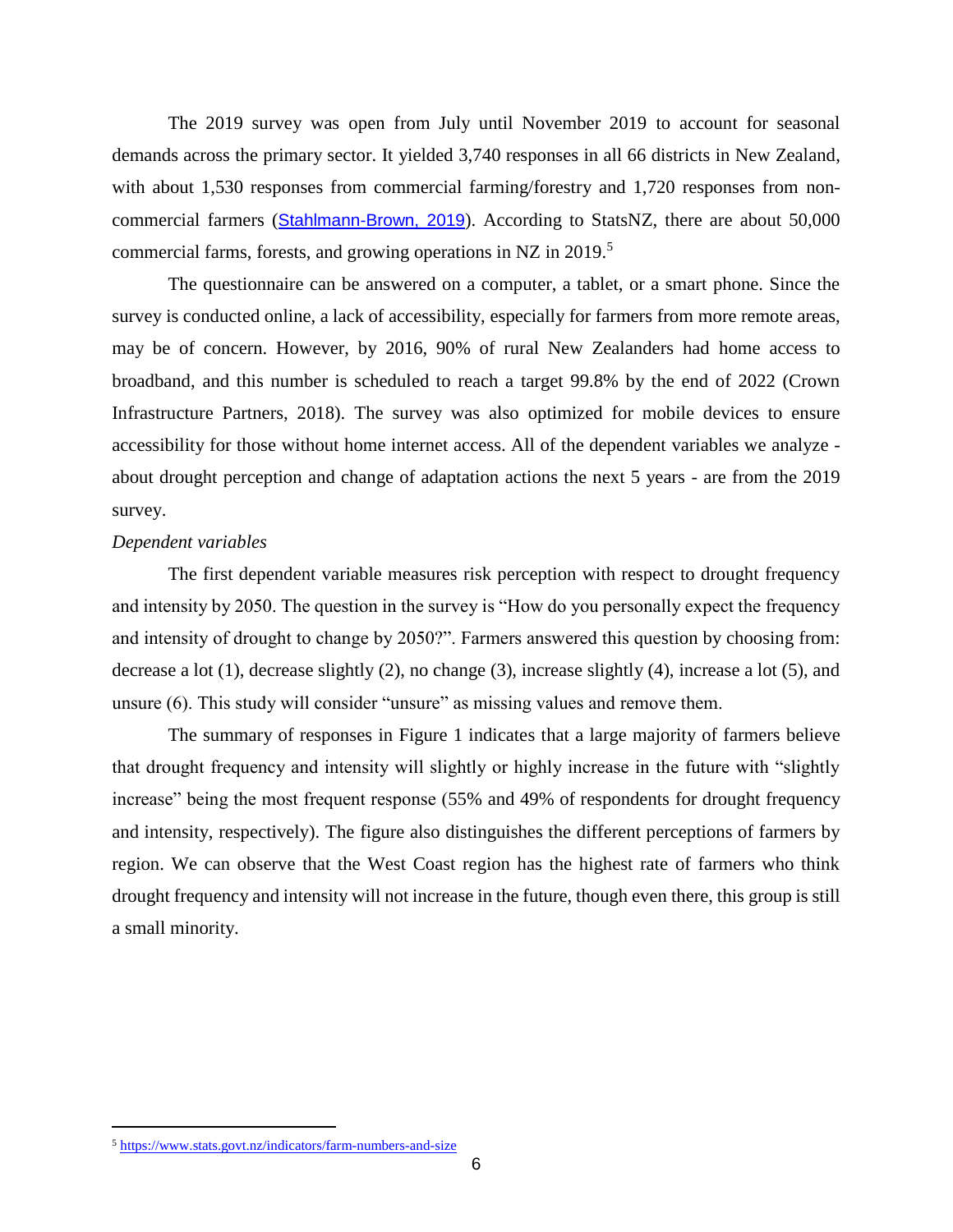

Figure 1: **Perception of Drought Frequency and Intensity by 2050<sup>6</sup>**

The second dependent variable records whether farmers are focused on climate challenges. Survey respondents described the extent to which "reducing greenhouse gas emissions", "becoming more resilient to changing climate", and "using water more efficiently" were focuses for their operations over the previous five years and whether they would be a focus over the next five years. The scale used is: (1) not much of a focus, (2) minor focus, (3) moderate focus, (4) major focus. Here, we consider the reported focus in the next 5 years to see how farmers' plans and actions in the future may be impacted by drought experience and drought perception. The summary of the values in Table 1 reveals that most farmers have a moderate focus on climate resilience, greenhouse gas emission and water use, at 44.3%, 32.9% and 36.7%, respectively.

 $\overline{a}$ 

 $6$  People who selected "climate change will not affect NZ" did not answer the question related to perception of drought by 2050. This figure removed all missing values of the question "How do you personally expect the frequency and intensity of drought to change by 2050?"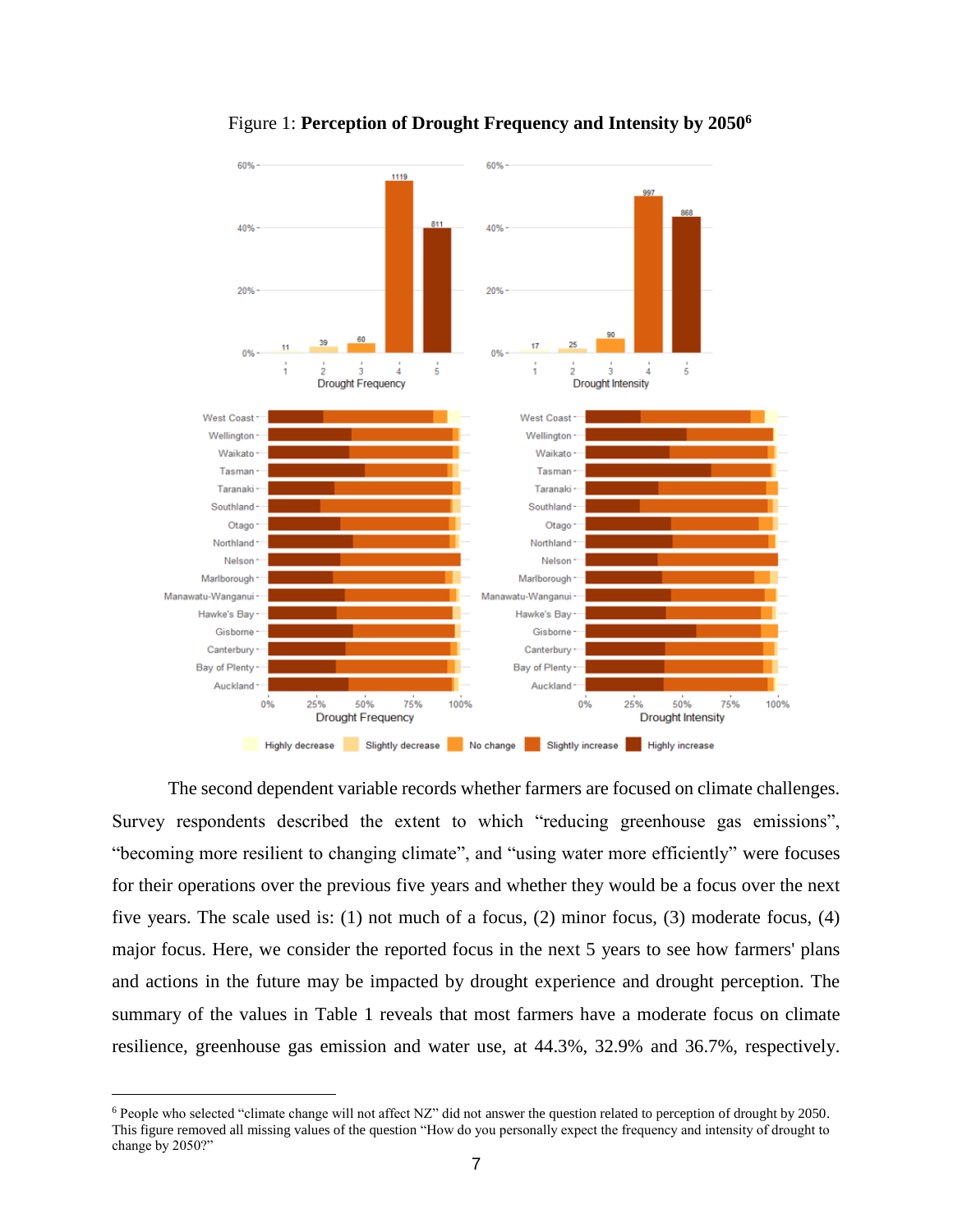Those that devote a 'major focus' to climate resilience and water use rank second at 23.2% and 28.65%. A major focus on reducing greenhouse gas emission is the lowest at 13.2%. At this point, farmers pay attention more to climate resilience and efficient water use. Moreover, 23.3% of farmers chose 'not much of focus' on greenhouse gas while these choices on climate resilience and water use was the lowest, at 8.22% and 11.4%, respectively.

| Focus in the next 5 | Becoming more    | Reducing       | Using water |  |  |
|---------------------|------------------|----------------|-------------|--|--|
| years               | resilient to     | greenhouse gas | more        |  |  |
|                     | changing climate | emission       | efficiently |  |  |
| Not much of a focus | 8.22             | 23.3           | 11.4        |  |  |
| Minor focus         | 21.5             | 30.6           | 19.3        |  |  |
| Moderate focus      | 44.3             | 32.9           | 38.2        |  |  |
| Major focus         | 26.0             | 13.2           | 31.1        |  |  |
| Total               | 1521             | 1521           | 1521        |  |  |

Table 1: **Focus on climate challenges in the next 5 years (%)**

#### *Independent variables*

Table 2 describes the independent variables used in this study, including the personal characteristics of farmers based on survey data and the number of drought days experienced in each farm based on the NZDI. We compute the total drought days of districts in New Zealand based on data from NIWA. Then we create the binary variables for droughts that districts experienced. In addition, we categorise farmers by agre group as follows: <40, 40-50, 51-60, 61- 70, 71+. We choose <40 as the reference group.<sup>7</sup> On-farm experience and total area are continuous variables, which indicate the years' farmers spend on their farm and the total area they own or lease. Gender and education level are categorical variables (male and tertiary education degree, respectively). The data for the number of respondents in each of New Zealand's 66 districts is shown in Figure 2.

<sup>7</sup> 7% farmers are "<40 years old", 17% of "40-50 years old", 32% of "51-60 years old", 31% of "61-70 years old", 13% of "+70 years old"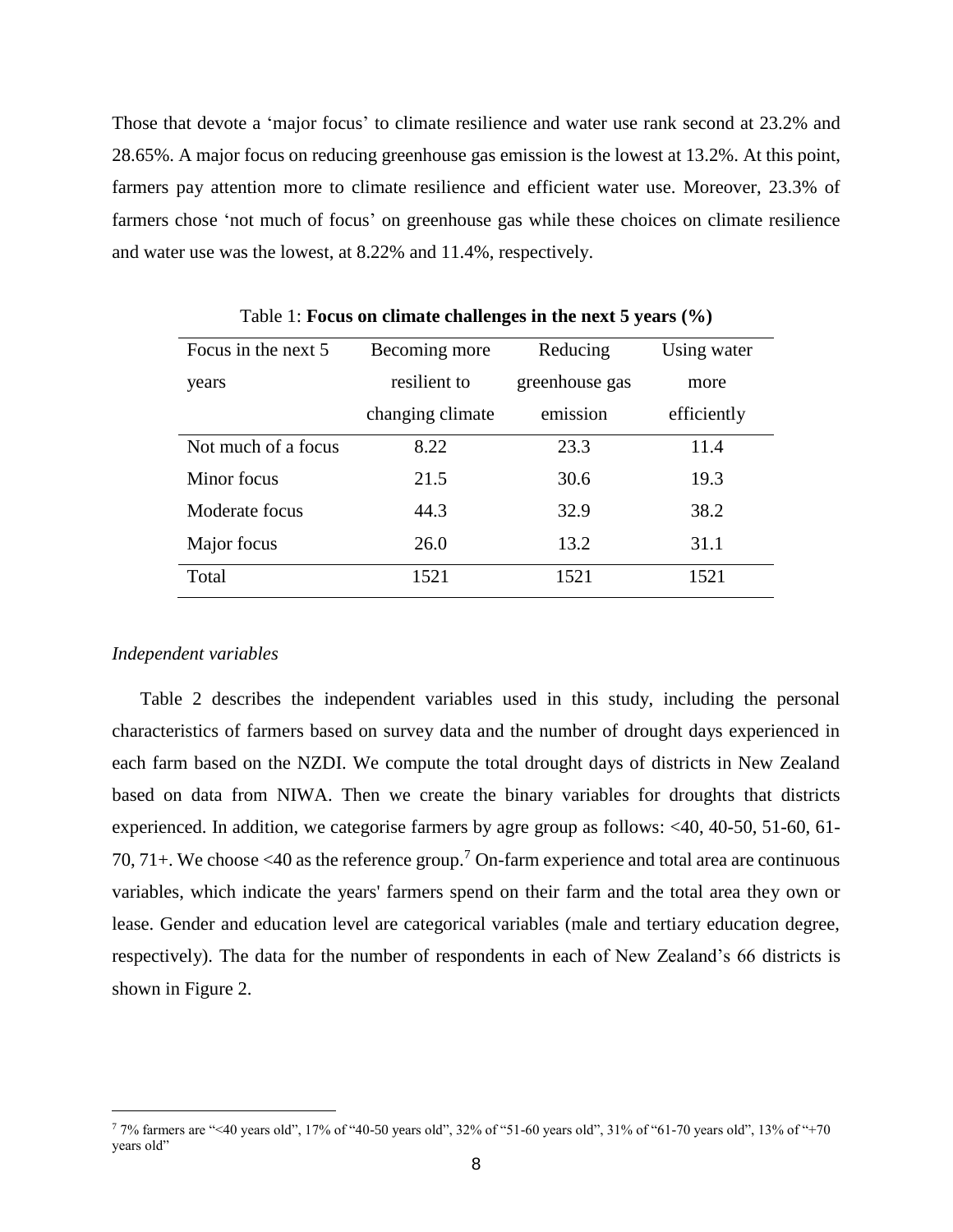

# Figure 2: **Number of respondents in the survey after removing all missing values**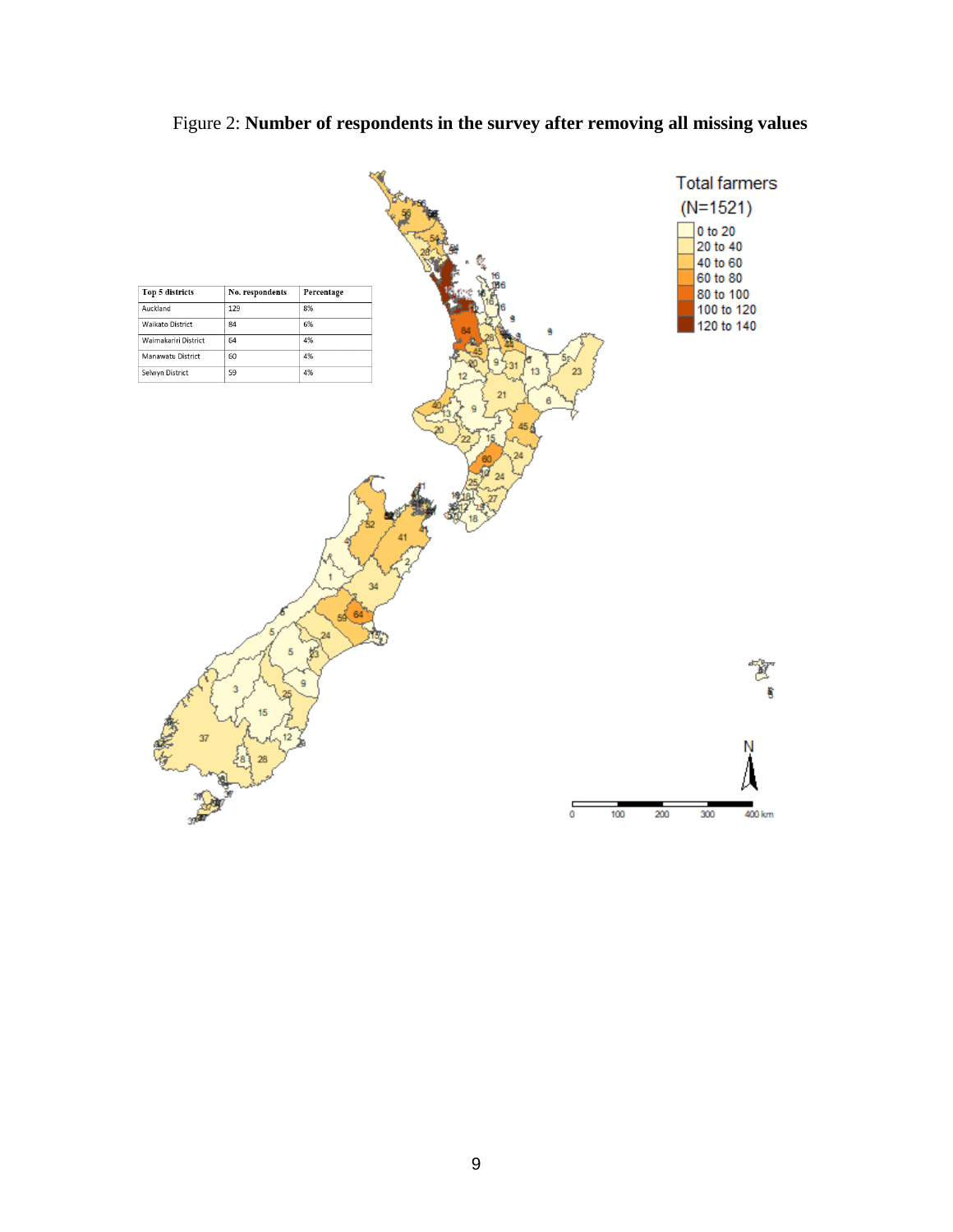|                                  | Mean             | Std dev          | Min              | Max          |
|----------------------------------|------------------|------------------|------------------|--------------|
| Age (years)                      | 58.40            | 11.26            | 18               | 93           |
| On farm Experience (years)       | 26.23            | 14.82            | $\theta$         | 70           |
| Male $(=1)$                      | 0.68             | 0.47             | $\mathbf{0}$     | $\mathbf{1}$ |
| Bachelor's degree or more $(=1)$ | 0.42             | 0.49             | $\overline{0}$   | 1            |
| Total Area (ha)                  | 216.5            | 1072.65          | 0.2              | 24000        |
| Drought Experience (days)        |                  |                  |                  |              |
| 2010                             | 31.73            | 34.48            | $\theta$         | 96           |
| 2011                             | 1.34             | 3.23             | $\boldsymbol{0}$ | 15           |
| 2012                             | $\boldsymbol{0}$ | $\boldsymbol{0}$ | $\boldsymbol{0}$ | $\mathbf{0}$ |
| 2013                             | 26.06            | 27.19            | $\boldsymbol{0}$ | 80           |
| 2014                             | 9.81             | 18.51            | $\boldsymbol{0}$ | 61           |
| 2015                             | 6.96             | 12.3             | $\boldsymbol{0}$ | 53           |
| 2016                             | 0.16             | 1.15             | $\boldsymbol{0}$ | 22           |
| 2017                             | 9.87             | 12.91            | $\boldsymbol{0}$ | 48           |
| 2018                             | 5.37             | 7.82             | $\boldsymbol{0}$ | 31           |
| From 2010 to 2018                | 91.34            | 72.14            | $\boldsymbol{0}$ | 257          |
| From 2015 to 2018                | 22.37            | 18.95            | $\boldsymbol{0}$ | 81           |

Table 2: **Descriptive statistics (N=1521)**

# *3.2. New Zealand Drought Index*

NIWA constructs the NZDI from four existing indicators: the Standardized Precipitation Index (SPI), the Soil Moisture Deficit (SMD), the Soil Moisture Deficit Anomaly (SMDA), and the Potential Evapotranspiration Deficit (PED).

According to NIWA $<sup>8</sup>$ , "SPI is based on the comparison between precipitation for a given</sup> time and the long-term precipitation. The 'standardized' means precipitation differences are divided by the long-term standard deviation of precipitation. SMD is based on incoming daily rainfall (mm), outgoing daily potential evapotranspiration (PET, mm), and a fixed available water capacity (the amount of water in the soil 'reservoir' those plants can use) of 150 mm". SMDA (SMD Anomaly) is calculated with respect to the 30-years SMD normal ([Mol et al., 2017](#page-24-13)). The PED is computed based on the difference between PET and AET. AET is the water loss in the surface by evaporation from soils and plants ([Rana & Katerji, 2000](#page-24-14)).

<sup>8</sup> [https://niwa.co.nz/climate/nz-drought-monitor/droughtindicatormaps/Standardised%20Precipitation%20Index%20\(SPI\)](https://niwa.co.nz/climate/nz-drought-monitor/droughtindicatormaps/Standardised%20Precipitation%20Index%20(SPI))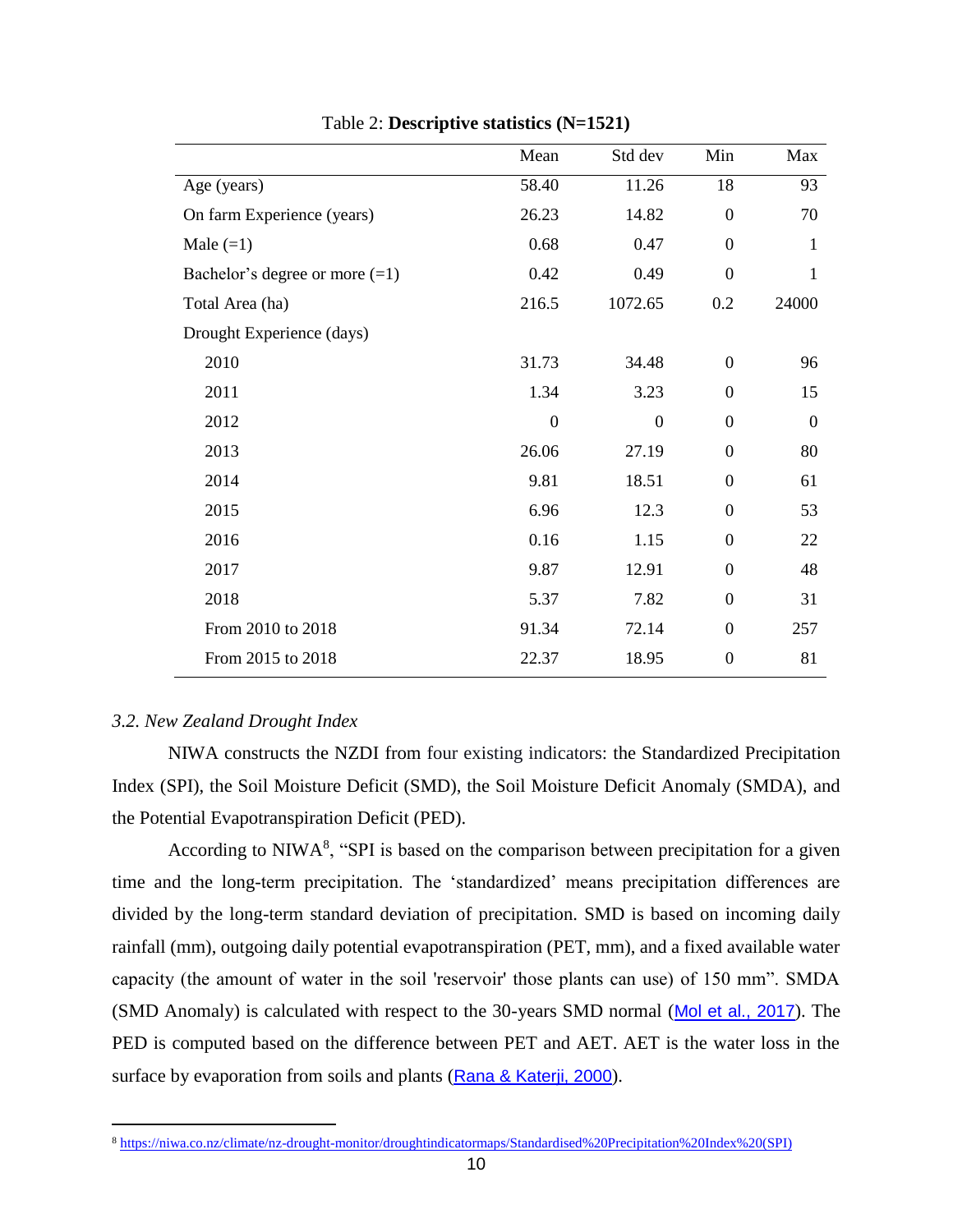The differences between the four indicators are related to scale and sensitivity (Mol et al., [2017](#page-24-13)). According to [Mol et al. \(2017\)](#page-24-13), the SMD and PED show positive values of water shortage while the SPI and SMDA have both positive and negative values. Moreover, the SPI scale is more sensitive to drier conditions. The NZDI is calculated as an average of the four indices ([Mol et al.,](#page-24-13)  [2017](#page-24-13)). NZDI is a continuous variable from 0 to 2 with five categories as dry  $(>=0.75)$ , very dry  $(>=1)$ , extremely dry  $(>=1.25)$ , drought  $(>=1.5)$ , severe drought  $(>=1.7)$ . It is recorded daily in 76 stations in New Zealand since 2007. In this study, we consider the appearance of drought and severe drought, so we focus on episodes when the NZDI exceeded 1.5.

# *Drought Frequency in New Zealand*

 $\overline{a}$ 

We first analyze drought frequency by counting drought and severe drought days from the NZDI. Figure 3 shows our calculation for drought days from 2007 to 2020 by regions in New Zealand according to three parts: "D" (drought), "SD" (severe drought), "All Droughts" (both D and  $SD$ <sup>9</sup>. The northern part of the North Island experienced more drought days and more severe drought days, especially Waikato with the highest number of both S/SD days.





*Source: Own calculation from NIWA dataset*

Figure 4 shows the frequency of drought days by months in the period 2007-2020; drought mostly happens from December to April with the highest frequency in February and March. Figure

<sup>&</sup>lt;sup>9</sup> According to NIWA, NZDI >=1.5 is drought day and NZDI >=1.75 is severe drought day.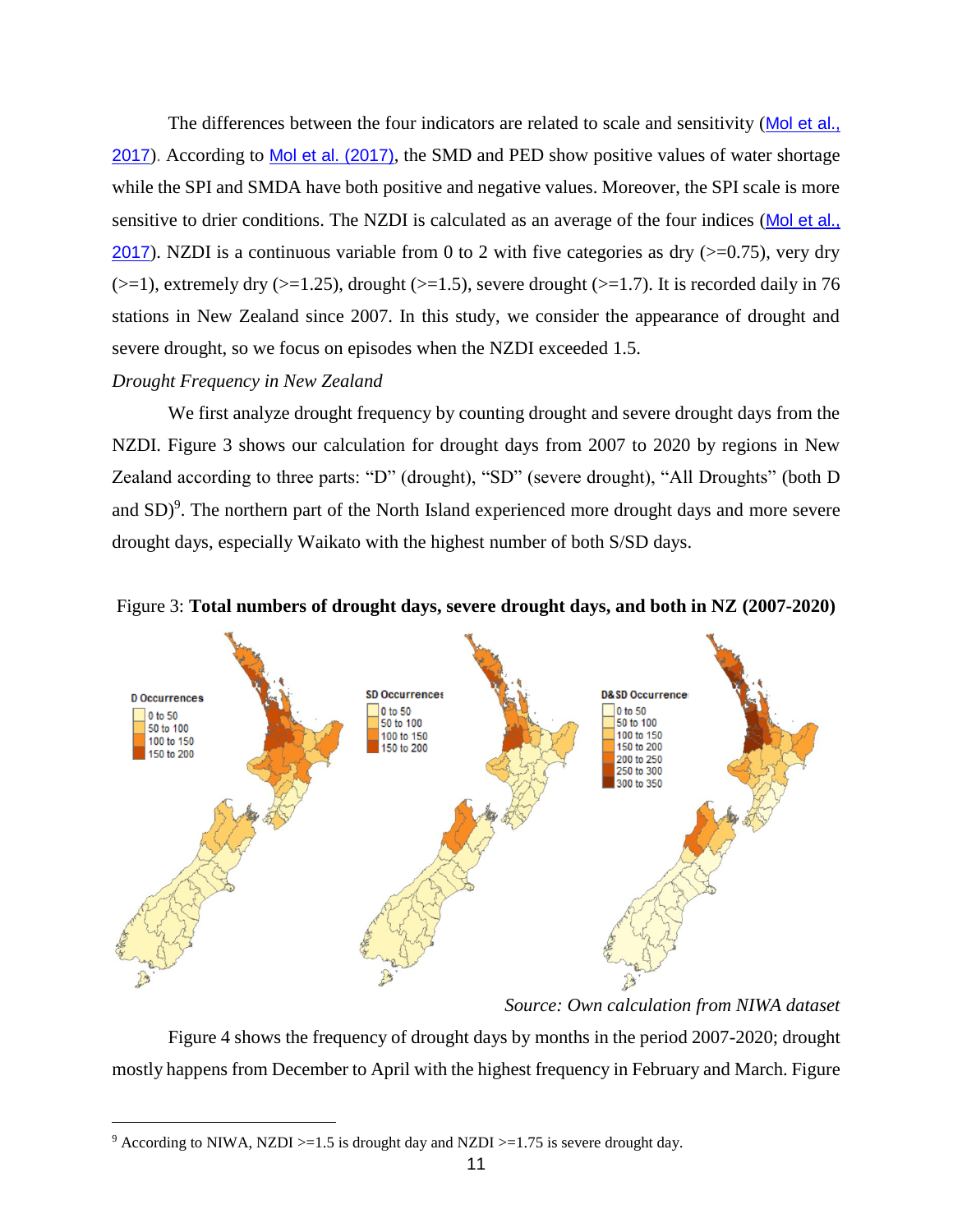shows the total number of drought and severe drought days in all districts, with the highest numbers observable in 2010, 2013, and 2020. **Error! Reference source not found.** presents the frequency of districts experiencing droughts from 2007 to 2020. Over 14 years, droughts occurred in all 16 regions of New Zealand. Northland, Auckland, Waikato, and Bay of Plenty had the highest number of districts with drought in 2010, 2013, and 2020.



Figure 4: **Drought frequency in NZ by months (2007-2020)**

Figure 5: **Total drought and severe drought days of all districts in NZ (2007-2020)**

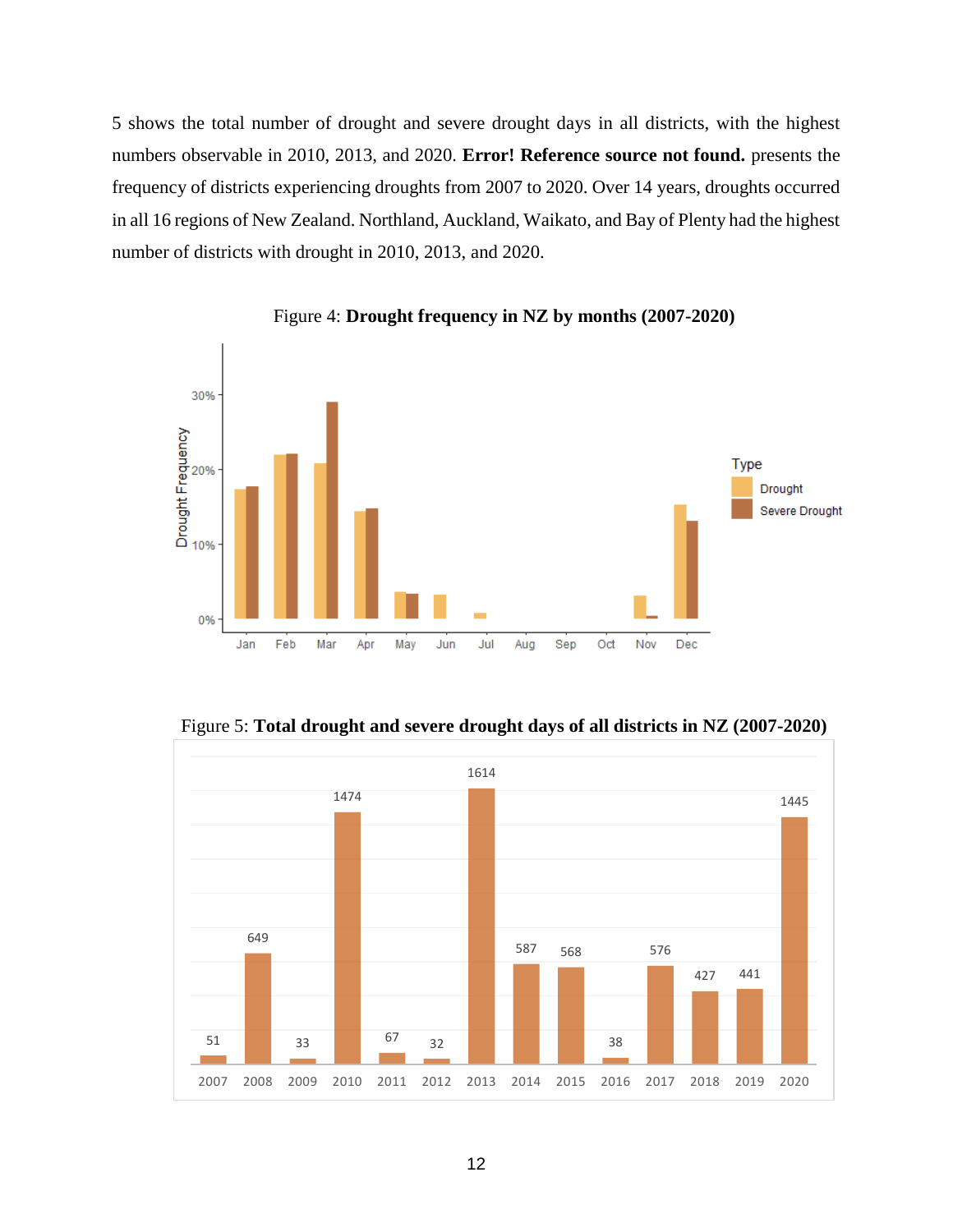### **4. Empirical model**

Since the dependent variables of both drought perception and focus are ordinal, we use ordinal logistic regression. To interpret results, we calculate the odds ratio (OR) by exponentiating each side of the models. An odds ratio that is less than 1 indicates that the odds of a lower response will increase when the predictor rises by one unit while the odds ratio being higher than 1 shows the opposite. If the OR is equal to 1, there is no difference between the two levels of response when the predictors change.

### *4.1. Drought perception*

The regression equation to estimate drought perception is:

$$
\log(\frac{P(Y_{ij} \le k)}{1 - P(Y_{ij} \le k)}) = \beta_1 Z_{ijt} + \beta_2 \vec{X}_{ij} + \varepsilon_{ij}
$$
 (1)

where  $Y_{ij}$  is the dependent variable measuring risk perception with the level being indexed by  $k =$ 1,2,3,4 for individual farmer *i*, in district *j*.  $X_{ij}$  is a verctor of personal characteristics, including age, on-farm experience, gender, education level, total owned land, and leased land area of farmer i in district j.  $Z_{ijt}$  is a vector of drought measures experienced by farmer i in district j in years t. This is defined as the number of days of drought (NZDI $\geq$ 1.5), or the difference between the number of drought days 2019 and the average of the previous 5 years or 10 years. We estimate 5 models with different definitions for the drought variable: total drought days of each year, total drought days from 2014 to 2018 (5 years), from 2009 to 2018 (10 years), and difference of drought days between 2019 and the average previous 10 years (2009-1018) and previous 5 years (2014-2018). ε is the error term.

Ordinal logistic regression requires that the proportional odds (PO) assumption is not violated. To test the PO assumption in our models, we utilize the Brant test with package Brant and function brant() in R programming. The test result for the perception of drought frequency variable can be seen in Appendix Table 2. The results of Chi-square value of three models show that the assumption of proportional odds cannot be rejected. Appendix table 3 indicates the results for perception variables of drought intensity. Models are the same as in Appendix Table 2 with only different independent variables between drought frequency and drought intensity. The P-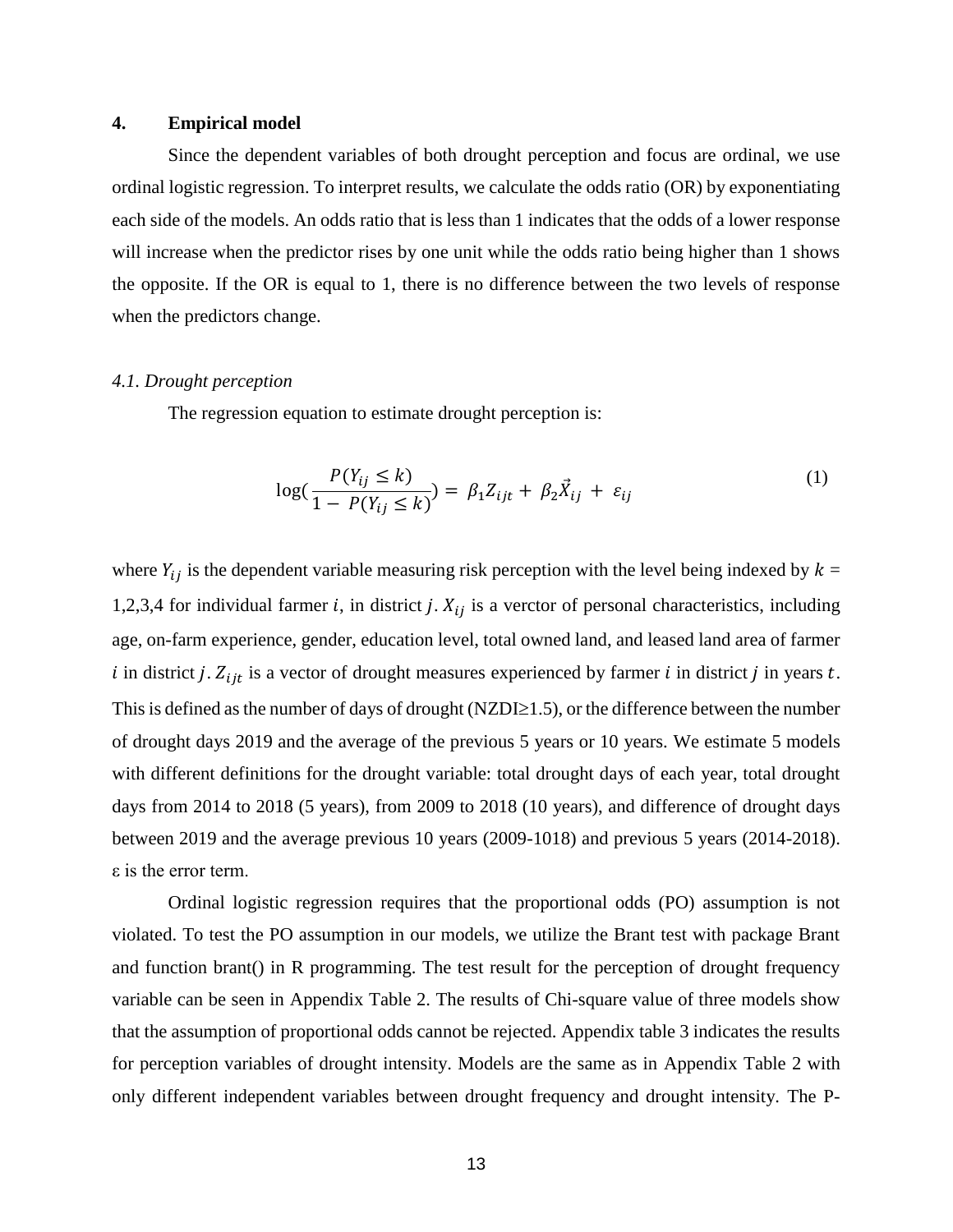values of these models are larger than 5%, meaning that the proportional odd assumptions in these models cannot be rejected and the ordinal logistic model can be used.

#### *4.2. Focus on climatic issues in the future*

The dependent variable of the farmers' future adaptation focus is ordered from 1 to 4 with the scale:(1) not much of a focus, (2) minor focus, (3) moderate focus, (4) major focus (as in Table 1). Our purpose in this part is to estimate the association between drought perception and drought experience on the decisions of farmers on the three adaptation activities: "becoming more resilient to changing climate", "reducing greenhouse gas emissions", and "using water more efficiently". The regression equation is:

$$
\log(\frac{P(A_{ij} \le k)}{1 - P(A_{ij} \le k)}) = \beta_1 Z_{ijt} + \beta_2 \vec{X}_{ij} + \beta_3 D_{ij} + \varepsilon_{ij}
$$
(2)

where  $A_{ij}$  is the dependent variable, meausuring the focus of adaptation with  $k = 1, 2, 3, 4$ .  $X_{ij}$ and  $Z_{ijt}$  are the same as in model (1).  $D_{ij}$  is a dummy variable indicating whether droughts in 2050 are expected to increase. The Brant tests for the models of equation (2) are included in Appendix Tables 4 and 5. Chi-square values and p-value in all models indicate that the PO assumptions are not violated, and we can use the ordinal logistic regression for these models.

#### **5. Results**

### *5.1. Perception of drought frequency and intensity*

Table 3 shows the regression results of perception of drought frequency and intensity. Columns (1)-(5) are the ordinal logistic regressions of frequency perception while columns (6)- (10) are the regressions of drought intensity. The main independent variables in these different models are drought experience in the past since we aim to identify the relevance of past experience with drought for perceptions of drought risk among farmers.

In columns (1) and (6), we consider the drought experience of separate years. Since there were few drought-affected districts in 2009, 2011, 2012, and 2016 (see figure 4), we do not include these years in the estimated model. Our purpose is to see if the drought in any particular year (e.g., 2013 which had the most intense drought) relates to the perception of drought risk by farmers. Consistently, we find that the odds ratios (ORs) of different years are insignificant, indicating that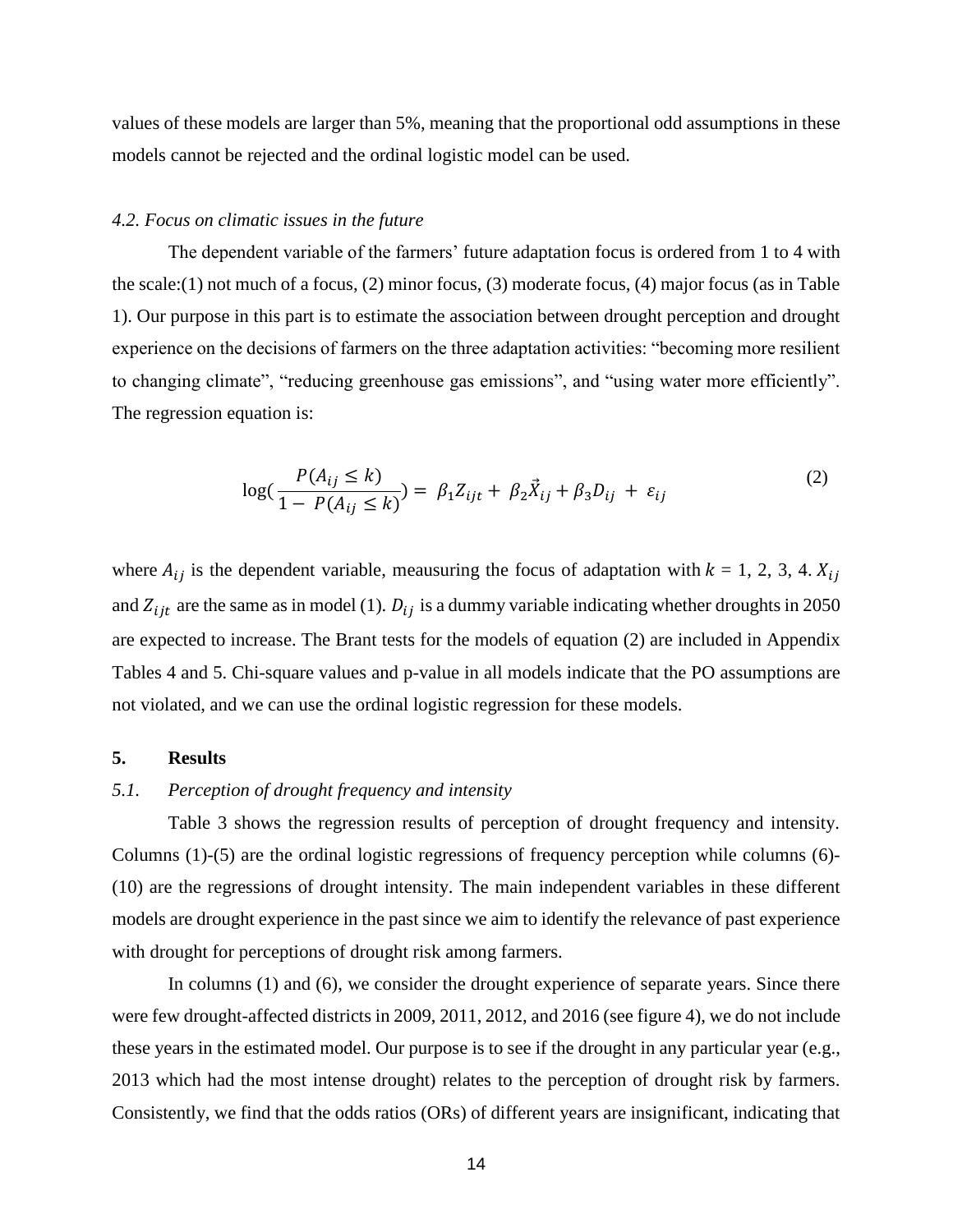these annual drought experiences are not associated with the perception of drought risk. These results are robust to several alternative definitions of the variables of interest (see Appendix Table 6) and regression without control variables (see Appendix Table 7).

Additionally, columns (2) and (7) represent the regression with the predictor variable of total drought experience for the long period 2009-2018. Our hypothesis was that if people experience more drought days in the past, they will tend to perceive drought risk to be higher (in terms of both intensity and frequency) in the future. However, the result shows that the OR of drought experience in the period 2009-2018 is insignificant, meaning that the frequency of droughts over the past decade is not associated with farmers' perceptions. Moreover, columns (3) and (8) with drought experience in the more recent past (2014 to 2018) provide similar results there is no relationship between drought experience and the perception of drought risk by farmers.

Columns (4) and (9) consider dependent variables of difference of drought days between 2019 and average of drought days in the previous 10 years from 2009 to 2018 while columns (5) and (10) show difference between 2019 and average of drought days in the previous 5 years. The ORs of these differences for models (4) and (5) are insignificant but these ORs for models (9) and  $(10)$  are significant at a 5% level  $(OR=1.008)$ , meaning that if there is an increase in the drought days compared to the past, farmers perceive higher future drought risk. However, this relationship does not seem to have large real significance.

The ORs of age in 51-60, 61-70 years old (reference variable is <40 years old) are all significant and greater than 1 but the OR of the 40-50 and +70 years old is insignificant, representing that the older in 51-70 years old tend to have a higher perception of drought frequency and intensity in the future. The ORs of farming experience are significantly smaller than 1 at 0.99, so that if farmers have more years of farming experience (holding age constant), they will reduce their perception about the future frequency and intensity of drought (by 1% per annum of experience). This may be counter-intuitive, but these results are robust to the inclusion of a variety of other controls.

The correlation of age and on-farm experience can be seen in a scatter plot and a Pearson correlation statistic in Appendix Figure 1. The correlation coefficient between age and farming experience in the Pearson test is  $0.52$  (p-value <0.05). There is no higher correlation between age and farming experience as the data includes a significant number of people who took up farming (potentially 'lifestyle blocks') at a higher age. We estimated the same regression models without age variables (Appendix Table 8). On-farm experience still has a significant relation to drought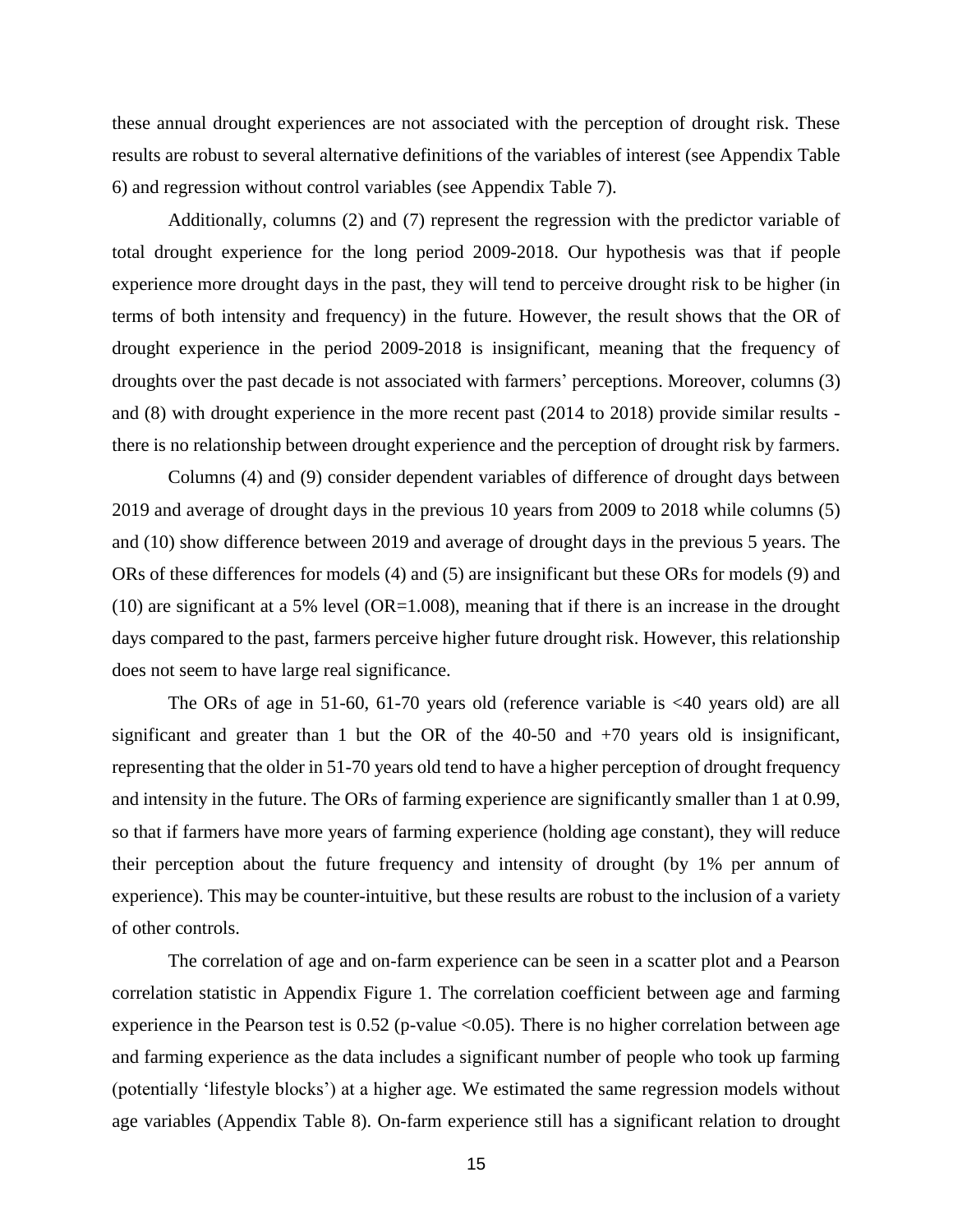intensity ( $OR = 0.994$ ) but an insignificant one to drought frequency. Overall, we can conclude that for any additional year of on-farm experience, farmers tend to reduce their perception of drought risk in the next 50 years at only 1% or 0.6% without age controls.

The ORs of the gender variable are significantly smaller than 1 (at about 0.6), meaning that male farmers will be approximately 40% less concerned about future droughts. The education indicator's ORs are approximately 1.23 for the 6 models of drought frequency and intensity, indicating that if farmers have a bachelor's degree or more, they tend to increase their perception of drought risk in the future. The ORs of the total owned and leased area have significant results (approximately 0.9 for the 10 models), meaning that each increase in the area is likely to decrease the perception of drought risk by about 10%.

#### *5.2. The focus on climate challenges in the next 5 years*

Table 4 shows the associations of future focus in the three issues that were included in the survey: Columns (1)-(4) are "becoming more resilient to changing climate", columns (5)-(8) are "reducing greenhouse gas emission", columns (9)-(12) are "using water more efficiently." The difference between the columns in each pair is the variable measuring the perception of frequency or intensity of future drought risk<sup>10</sup> and drought experience. The purpose of this part is to estimate the influence of drought risk perception and drought experience on the climate-related focus of their activities.

As may be expected, both perception of drought frequency and intensity have relationships with an emphasis on actions for being more resilient to climate change, using water more efficiently, and reducing greenhouse gas emissions. In table 4, the ORs of drought frequency and intensity perception to climate resilience in models (1), (3) and (4) are 1.6, 2.2 and 1.2, respectively, indicating that when farmers perceive the increase of drought risk in the future, they tend to focus more on becoming more resilient to climate change in the next 5 years. Meanwhile, perception of drought frequency and intensity is predicted to increase future activity on reducing greenhouse gas emission (the OR are 1.75, 1.3, 1.68, and 1.23, respectively). Furthermore, if farmers perceive that drought frequency will increase in the future, they have the tendency to increase their focus on using water more efficiently (OR=1.494) but the perception of drought intensity has an insignificant result.

 $\overline{a}$ 

<sup>&</sup>lt;sup>10</sup> We do not include both the frequency and intensity measures in one model because of their collinearity.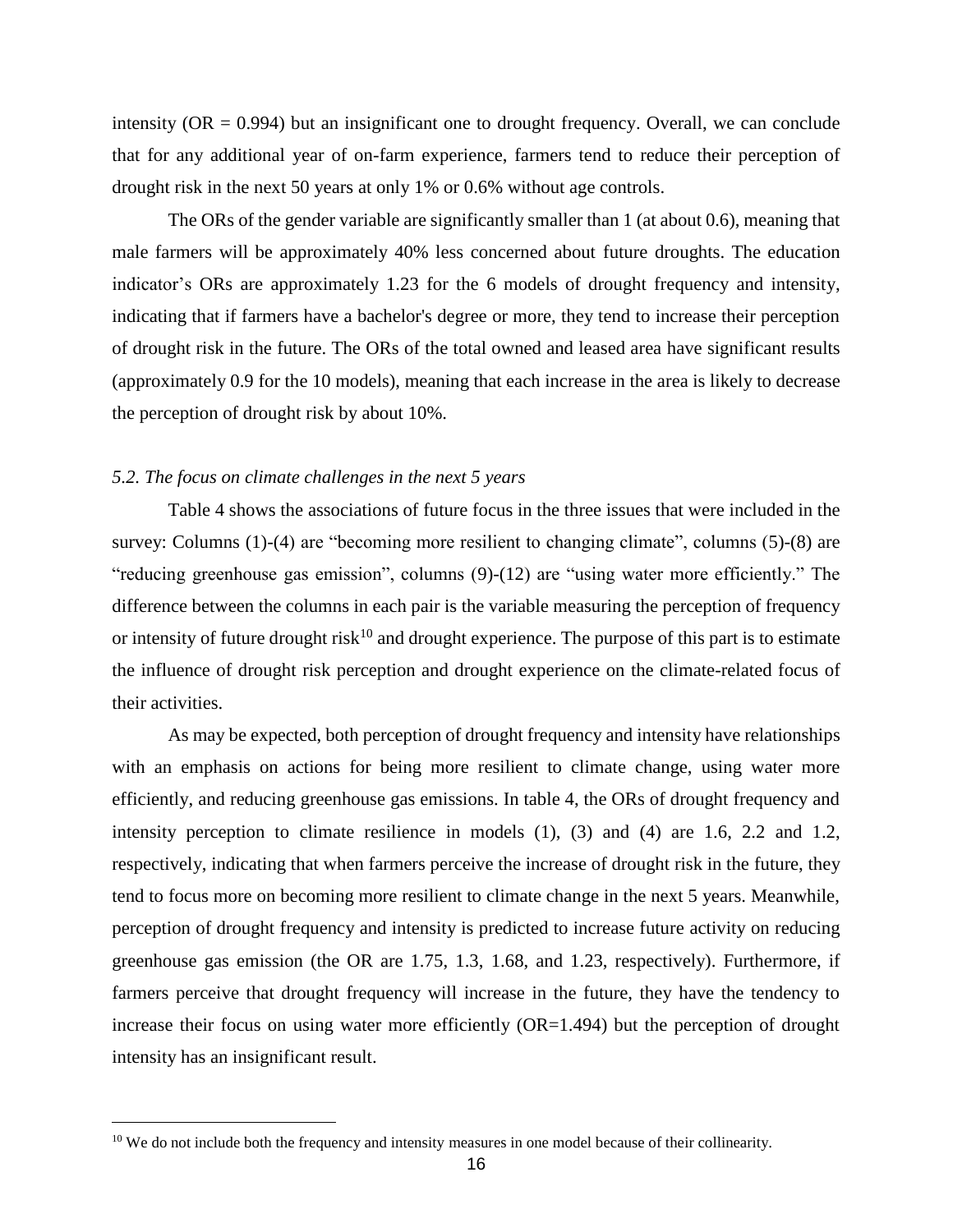Past drought experience seems to have little association with adaptation choices once we control for drought risk perception. We estimate two types of models with different drought experience variables: one for total drought days in separate years and one for difference of drought days between 2019 and the average previous 10 years. Only drought days in 2014 have significant results for all 6 models of drought days experience, but increasing by only 0.7% and 1%. In columns (5) and (7) of "reducing greenhouse gas emission", the increase of drought days in 2010 is predicted to increase farmers' focus on greenhouse gas in the future  $(OR = 1.005)$  but drought days in 2013 and 2018 can reduce the focus level of greenhouse gas emission, at 1% and 1.7% respectively. The difference in drought days between 2019 and the average previous 10 years has a significant relation to the focus on using water (OR=0.991), representing that when drought days increase compared to the past, farmers have tendency to reduce their focus on using water more efficiently at 0.9%. Although some indicators of drought experience are statistically significant, the numbers are close to one, meaning that the drought experience in these models has no large real significance.

The ORs for age from 61-70 and +71 years old on greenhouse gas emission are significantly larger than 1 in models (5) and (7) (1.5 and 1.6, respectively), indicating that older farmers are likely to be more inclined to focus on reducing greenhouse gas emissions. However, age does not relate to their resolve to become more resilient to changing climate or using water more efficiently. Farm experience of farmers seems to have no relationship with their behaviors on climate-related focuses.

The gender of farmers has a significant association with their focus on climate resilience and water use with the ORs of 0.79 and 0.57, indicating that male farmers tend to focus less on being more resilient to climate change and using water more efficiently but there is no difference between male and female on their decisions about greenhouse gas emission reduction. More educated farmers tend to plan to focus more on all three climate challenges in the next 5 years (the ORs of education in columns (2)(4), (5)-(8), and (10) (12) are approximately 1.3 and significant).

The prediction of total drought days from 2009 to 2018 on three climate challenges can be seen more in Appendix Table 9. Insignificant results of total drought days of long-term experience indicate long-term drought experience and three climate-related adaptations have no relationship.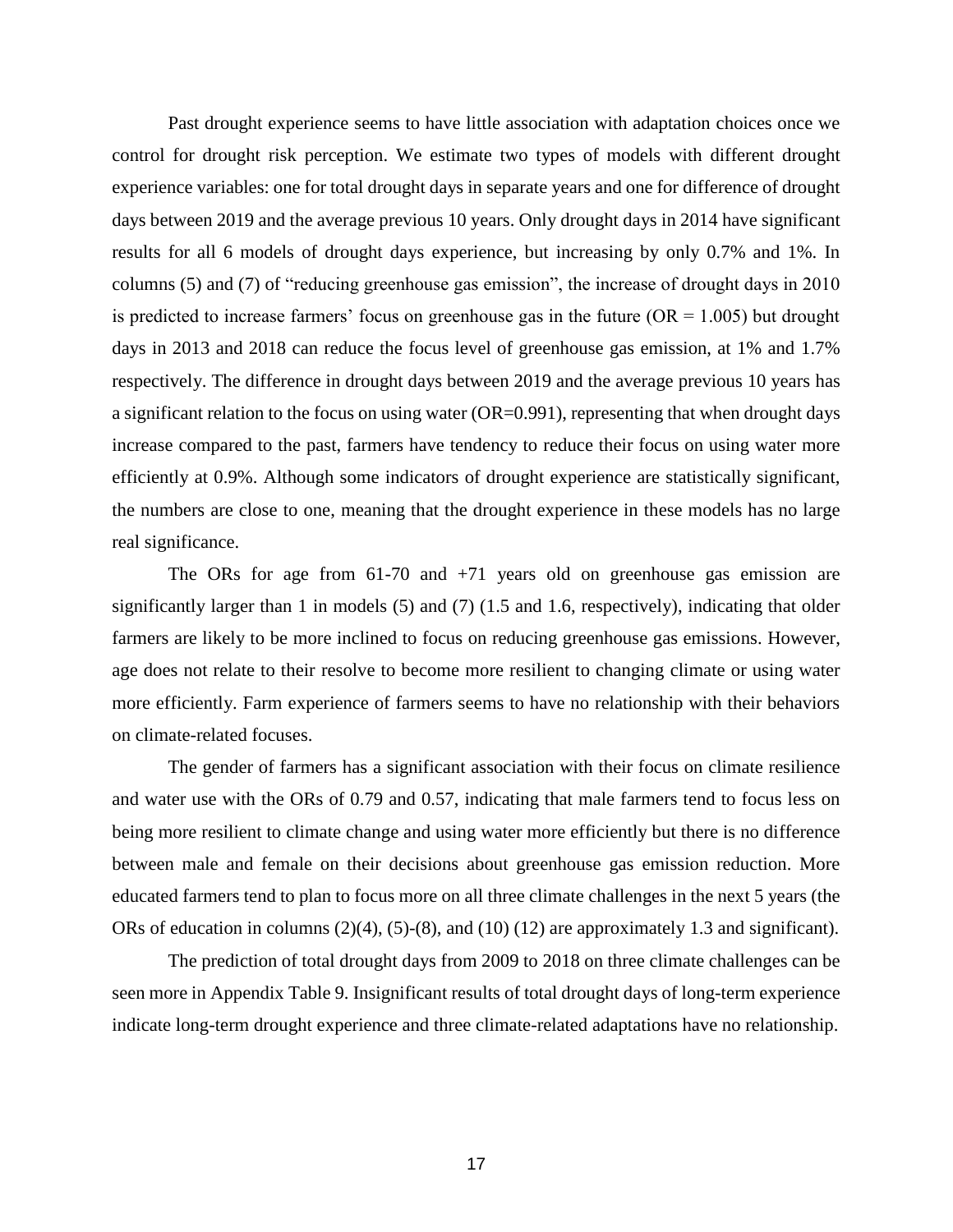| Dependent variable: Perception | Drought frequency |            |            |            |            | Drought Intensity      |            |            |            |            |  |
|--------------------------------|-------------------|------------|------------|------------|------------|------------------------|------------|------------|------------|------------|--|
|                                | (1)               | (2)        | (3)        | (4)        | (5)        | (6)                    | (7)        | (8)        | (9)        | (10)       |  |
| Drought Experience (days)      |                   |            |            |            |            |                        |            |            |            |            |  |
| D-days 2010                    | 1.000             |            |            |            |            | 1.000                  |            |            |            |            |  |
|                                | (0.003)           |            |            |            |            | (0.003)                |            |            |            |            |  |
| D-days 2013                    | 0.999             |            |            |            |            | 0.999                  |            |            |            |            |  |
|                                | (0.004)           |            |            |            |            | (0.004)                |            |            |            |            |  |
| D-days 2014                    | 0.999             |            |            |            |            | 0.998                  |            |            |            |            |  |
|                                | (0.004)           |            |            |            |            | (0.004)                |            |            |            |            |  |
| D-days 2015                    | 1.001             |            |            |            |            | 0.998                  |            |            |            |            |  |
|                                | (0.005)           |            |            |            |            | (0.004)                |            |            |            |            |  |
| D-days 2017                    | 1.007             |            |            |            |            | 1.006                  |            |            |            |            |  |
|                                | (0.006)           |            |            |            |            | (0.006)                |            |            |            |            |  |
| D-days 2018                    | 0.988             |            |            |            |            | 0.989                  |            |            |            |            |  |
|                                | (0.008)           |            |            |            |            | (0.008)                |            |            |            |            |  |
| Total D-days 2009 to 2018      |                   | 1.000      |            |            |            |                        | 1.000      |            |            |            |  |
|                                |                   | (0.001)    |            |            |            |                        | (0.001)    |            |            |            |  |
| Total D-days 2014 to 2018      |                   |            | 1.002      |            |            |                        |            | 0.998      |            |            |  |
|                                |                   |            | (0.002)    |            |            |                        |            | (0.002)    |            |            |  |
| Differences in D-days 2019 and |                   |            |            | 1.001      |            |                        |            |            | $1.008**$  |            |  |
| average previous 10 years      |                   |            |            | (0.004)    |            |                        |            |            | (0.004)    |            |  |
| Differences in D-days 2019 and |                   |            |            |            | 1.001      |                        |            |            |            | 1.008**    |  |
| average previous 10 years      |                   |            |            |            | (0.004)    |                        |            |            |            | (0.004)    |  |
| Age (Ref: <40 years old)       |                   |            |            |            |            |                        |            |            |            |            |  |
| 40-50                          | 1.253             | 1.248      | 1.234      | 1.247      | 1.247      | 1.358                  | 1.353      | 1.357      | 1.364      | 1.360      |  |
|                                | (0.242)           | (0.242)    | (0.242)    | (0.241)    | (0.241)    | (0.234)                | (0.233)    | (0.233)    | (0.233)    | (0.233)    |  |
| 51-60                          | $1.499*$          | $1.497*$   | 1.498*     | 1.494*     | 1.491*     | $1.876^{\ast\ast\ast}$ | $1.889***$ | $1.880***$ | $1.882***$ | $1.862***$ |  |
|                                | (0.245)           | (0.244)    | (0.234)    | (0.234)    | (0.234)    | (0.229)                | (0.228)    | (0.228)    | (0.228)    | (0.228)    |  |
| 61-70                          | $1.547*$          | $1.566*$   | 1.568*     | $1.562*$   | 1.559*     | $1.893***$             | $1.928***$ | $1.917***$ | $1.915***$ | $1.898***$ |  |
|                                | (0.245)           | (0.244)    | (0.243)    | (0.243)    | (0.243)    | (0.239)                | (0.237)    | (0.237)    | (0.237)    | (0.237)    |  |
| $70+$                          | 1.395             | 1.403      | 1.404      | 1.399      | 1.396      | 1.497                  | 1.519      | 1.512      | 1.502      | 1.489      |  |
|                                | (0.282)           | (0.281)    | (0.281)    | (0.280)    | (0.280)    | (0.275)                | (0.273)    | (0.273)    | (0.273)    | (0.273)    |  |
| On farm Experience (years)     | $0.992*$          | $0.992*$   | $0.992*$   | $0.991*$   | $0.991*$   | $0.989**$              | $0.989**$  | $0.989**$  | $0.989***$ | $0.989***$ |  |
|                                | (0.004)           | (0.004)    | (0.004)    | (0.004)    | (0.004)    | (0.004)                | (0.004)    | (0.004)    | (0.004)    | (0.004)    |  |
| Gender (1=Male)                | $0.596***$        | $0.600***$ | $0.600***$ | $0.600***$ | $0.600***$ | $0.667***$             | $0.669***$ | $0.671***$ | $0.670***$ | $0.675***$ |  |
|                                | (0.114)           | (0.114)    | (0.114)    | (0.113)    | (0.113)    | (0.113)                | (0.112)    | (0.112)    | (0.112)    | (0.112)    |  |
| Education (1=Bachelor or more) | $1.276***$        | $1.276***$ | $1.275***$ | $1.276***$ | $1.275***$ | 1.129                  | 1.132      | 1.130      | $1.127**$  | $1.128***$ |  |
|                                | (0.106)           | (0.106)    | (0.106)    | (0.106)    | (0.104)    | (0.105)                | (0.104)    | (0.104)    | (0.104)    | (0.104)    |  |
| Log(total area) (ha)           | $0.900***$        | $0.904***$ | $0.903***$ | $0.904***$ | $0.930***$ | $0.928^{\ast\ast\ast}$ | $0.931***$ | $0.930***$ | $0.930***$ | $0.931***$ |  |

Table 3: **OR coefficients from ordinal logistic regression of drought perception**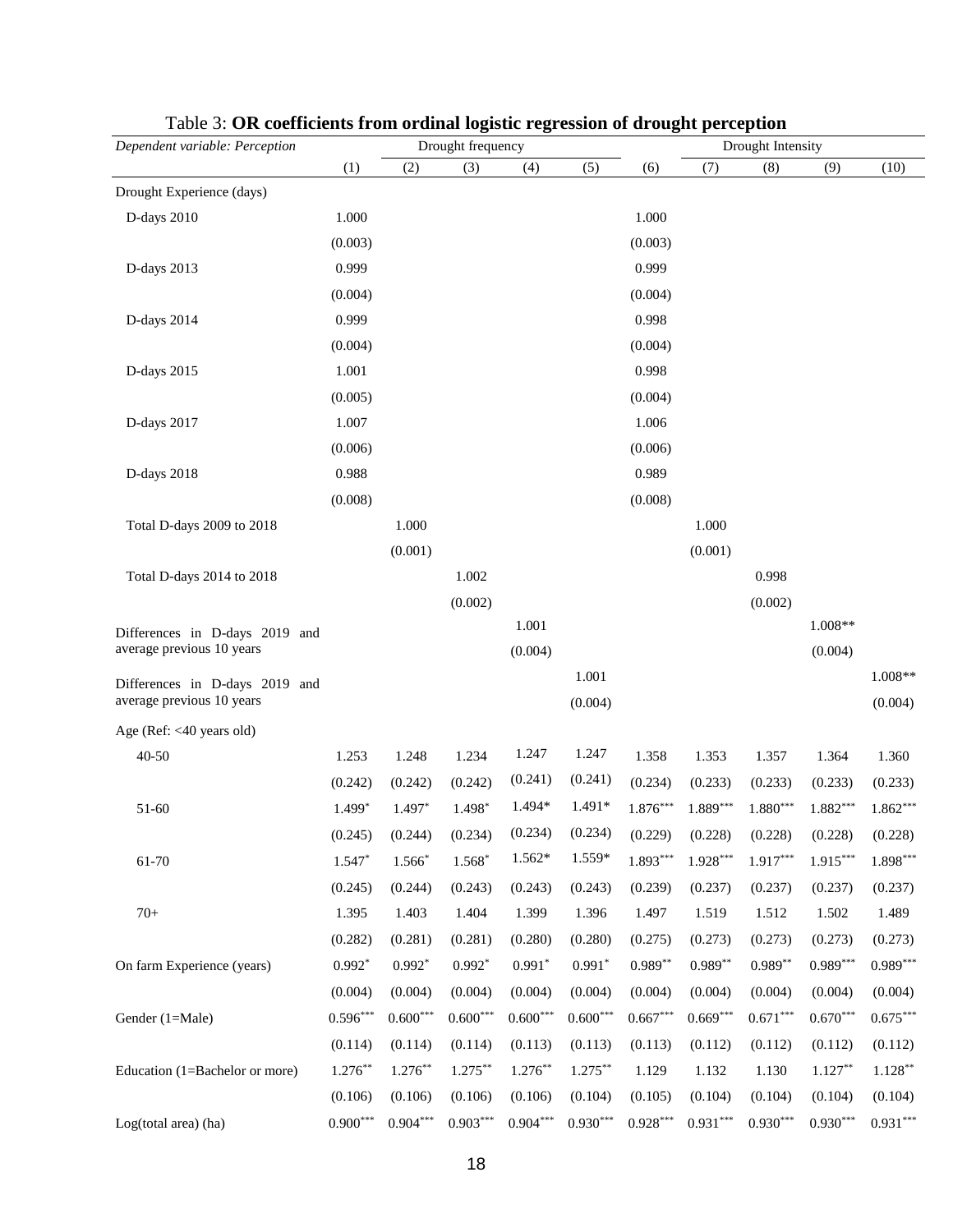

*Note:*  $*p < 0.1$ ;  $*p < 0.05$ ;  $**p < 0.01$ . Robust standard errors are shown in parentheses. Table 4: **Focus on three climate challenges in the next 5 years**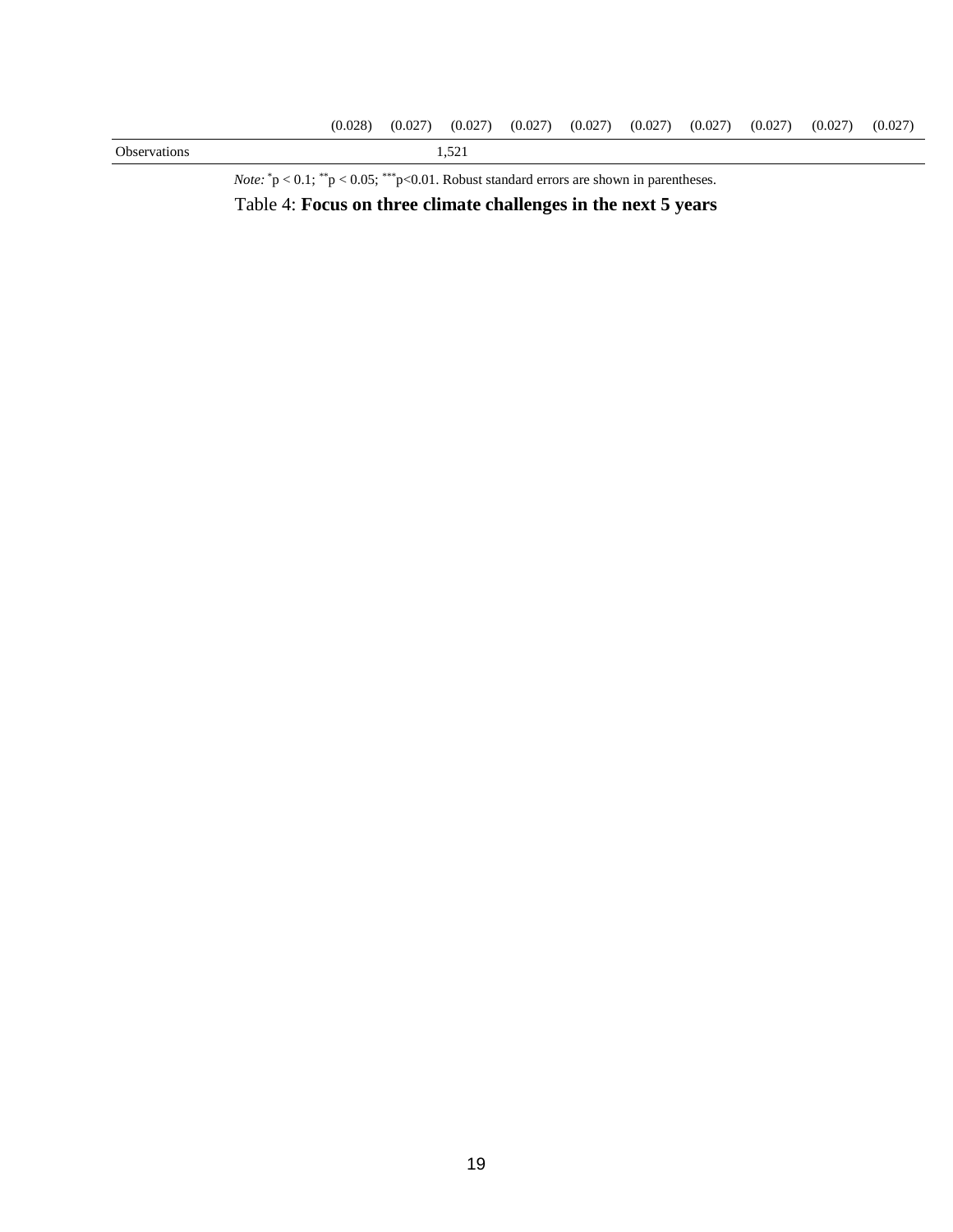|                                       | Becoming more resilient to<br>changing climate |                       |                  |                       | Reducing greenhouse<br>gas emission |                  |                  | Using water<br>more efficiently |                  |                  |                  |                  |
|---------------------------------------|------------------------------------------------|-----------------------|------------------|-----------------------|-------------------------------------|------------------|------------------|---------------------------------|------------------|------------------|------------------|------------------|
|                                       | (1)                                            | (2)                   | (3)              | 4)                    | (5)                                 | (6)              | (7)              | (8)                             | (9)              | (10)             | (11)             | (12)             |
| D-days 2010                           | 0.998                                          |                       | 0.998            |                       | $1.005*$                            |                  | $1.005*$         |                                 | 1.002            |                  | 1.002            |                  |
|                                       | (0.003)                                        |                       | (0.003)          |                       | (0.003)                             |                  | (0.003)          |                                 | (0.003)          |                  | (0.003)          |                  |
| D-days 2013                           | 0.998                                          |                       | 0.998            |                       | $0.990***$                          |                  | $0.991***$       |                                 | 0.994            |                  | 0.994            |                  |
|                                       | (0.004)                                        |                       | (0.004)          |                       | (0.004)                             |                  | (0.004)          |                                 | (0.004)          |                  | (0.004)          |                  |
| D-days 2014                           | $1.008***$                                     |                       | $1.008**$        |                       | $1.007**$                           |                  | $1.007**$        |                                 | $1.010***$       |                  | $1.010***$       |                  |
|                                       | (0.004)                                        |                       | (0.004)          |                       | (0.004)                             |                  | (0.004)          |                                 | (0.004)          |                  | (0.004)          |                  |
| D-days 2015                           | 0.994                                          |                       | 0.994            |                       | 0.997                               |                  | 0.997            |                                 | 1.004            |                  | 1.004            |                  |
|                                       | (0.004)                                        |                       | (0.004)          |                       | (0.004)                             |                  | (0.004)          |                                 | (0.004)          |                  | (0.004)          |                  |
| D-days 2017                           | 1.006                                          |                       | 1.005            |                       | 0.999                               |                  | 0.999            |                                 | 0.998            |                  | 0.998            |                  |
|                                       | (0.005)                                        |                       | (0.005)          |                       | (0.005)                             |                  | (0.005)          |                                 | (0.005)          |                  | (0.005)          |                  |
| D-days 2018                           | $0.986*$                                       |                       | $0.985***$       |                       | $0.983**$                           |                  | $0.983**$        |                                 | 0.989            |                  | 0.989            |                  |
|                                       | (0.008)                                        |                       | (0.008)          |                       | (0.008)                             |                  | (0.008)          |                                 | (0.008)          |                  | (0.008)          |                  |
| Differences in D-days                 |                                                | 0.995                 |                  | 0.995                 |                                     | 0.997            |                  | 0.997                           |                  | $0.991**$        |                  | $0.991**$        |
| 2019 and average previous<br>10 years |                                                | (0.004)               |                  | (0.004)               |                                     | (0.004)          |                  | (0.004)                         |                  | (0.004)          |                  | (0.004)          |
| Drought Frequency will                | $1.586**$                                      | 1.094                 |                  |                       | $1.751***$                          | $1.282***$       |                  |                                 | $1.494*$         | 0.991            |                  |                  |
| increase by $2050 (=1)$               | (0.212)                                        | (0.076)               |                  |                       | (0.213)                             | (0.079)          |                  |                                 | (0.212)          | (0.085)          |                  |                  |
| Drought Intensity will                |                                                |                       | $2.171***$       | $1.198***$            |                                     |                  | $1.679***$       | $1.225***$                      |                  |                  | 1.352            | 1.105            |
| increase by $2050 (=1)$               |                                                |                       | (0.191)          | (0.072)               |                                     |                  | (0.192)          | (0.074)                         |                  |                  | (0.189)          | (0.080)          |
| Age (Ref:<40 years old)               |                                                |                       |                  |                       |                                     |                  |                  |                                 |                  |                  |                  |                  |
| $40 - 50$                             | 0.758                                          | 0.869                 | 0.738            | 0.859                 | 0.923                               | 0.816            | 0.929            | 0.814                           | 1.016            | 1.064            | 1.015            | 1.048            |
|                                       | (0.219)                                        | (0.230)               | (0.219)          | (0.230)               | (0.212)                             | (0.228)          | (0.212)          | (0.228)                         | (0.216)          | (0.254)          | (0.215)          | (0.254)          |
| 51-60                                 | 0.839                                          | 1.064                 | 0.830            | 1.042                 | 1.312                               | 0.960            | 1.338            | 0.954                           | 1.162            | 1.161            | 1.174            | 1.134            |
|                                       | (0.211)                                        | (0.221)               | (0.212)          | (0.221)               | (0.204)                             | (0.220)          | (0.204)          | (0.220)                         | (0.208)          | (0.246)          | (0.208)          | (0.246)          |
| 61-70                                 | 0.898                                          | 1.096                 | 0.875            | 1.073                 | 1.487*                              | 1.005            | $1.505*$         | 0.999                           | 1.091            | 1.071            | 1.097            | 1.049            |
|                                       | (0.221)                                        | (0.230)               | (0.221)          | (0.230)               | (0.215)                             | (0.230)          | (0.215)          | (0.230)                         | (0.218)          | (0.256)          | (0.217)          | (0.256)          |
| $71+$                                 | 0.840                                          | 1.198                 | 0.829            | 1.188                 | $1.536*$                            | 1.067            | $1.574*$         | 1.073                           | 1.059            | 1.173            | 1.072            | 1.157            |
| On farm Experience                    | (0.256)<br>0.998                               | (0.265)<br>$0.988***$ | (0.256)<br>0.998 | (0.265)<br>$0.989***$ | (0.249)<br>0.999                    | (0.266)<br>1.001 | (0.248)<br>0.999 | (0.266)<br>1.000                | (0.251)<br>0.996 | (0.293)<br>0.994 | (0.251)<br>0.996 | (0.293)<br>0.994 |
| (years)                               | (0.004)                                        | (0.004)               | (0.004)          | (0.004)               | (0.004)                             | (0.004)          | (0.004)          | (0.004)                         | (0.004)          | (0.005)          | (0.004)          | (0.005)          |
| Gender                                | $0.784**$                                      | 0.890                 | $0.790**$        | 0.899                 | 0.958                               | 0.089            | 0.960            | 0.078                           | $0.569***$       | 0.956            | $0.569***$       | 0.971            |
| $(1=Male)$                            | (0.106)                                        | (0.109)               | (0.106)          | (0.109)               | (0.104)                             | (0.112)          | (0.104)          | (0.112)                         | (0.106)          | (0.120)          | (0.106)          | (0.120)          |
| Education                             | 1.111                                          | $1.208*$              | 1.098            | $1.207*$              | $1.202*$                            | $1.272**$        | $1.206*$         | $1.286**$                       | 0.907            | $1.307**$        | 0.908            | $1.300**$        |
| (1=Bachelor or more)                  | (0.098)                                        | (0.103)               | (0.098)          | (0.103)               | (0.096)                             | (0.104)          | (0.096)          | (0.104)                         | (0.097)          | (0.112)          | (0.097)          | (0.112)          |
| Log (total area)                      | $1.105^{\ast\ast\ast}$                         | 1.032                 | $1.108***$       | 1.034                 | $1.113***$                          | $1.177***$       | $1.115***$       | $1.174***$                      | $0.865***$       | 0.988            | $0.866***$       | 0.990            |
|                                       | (0.026)                                        | (0.026)               | (0.026)          | (0.026)               | (0.025)                             | (0.027)          | (0.025)          | (0.027)                         | (0.026)          | (0.029)          | (0.026)          | (0.029)          |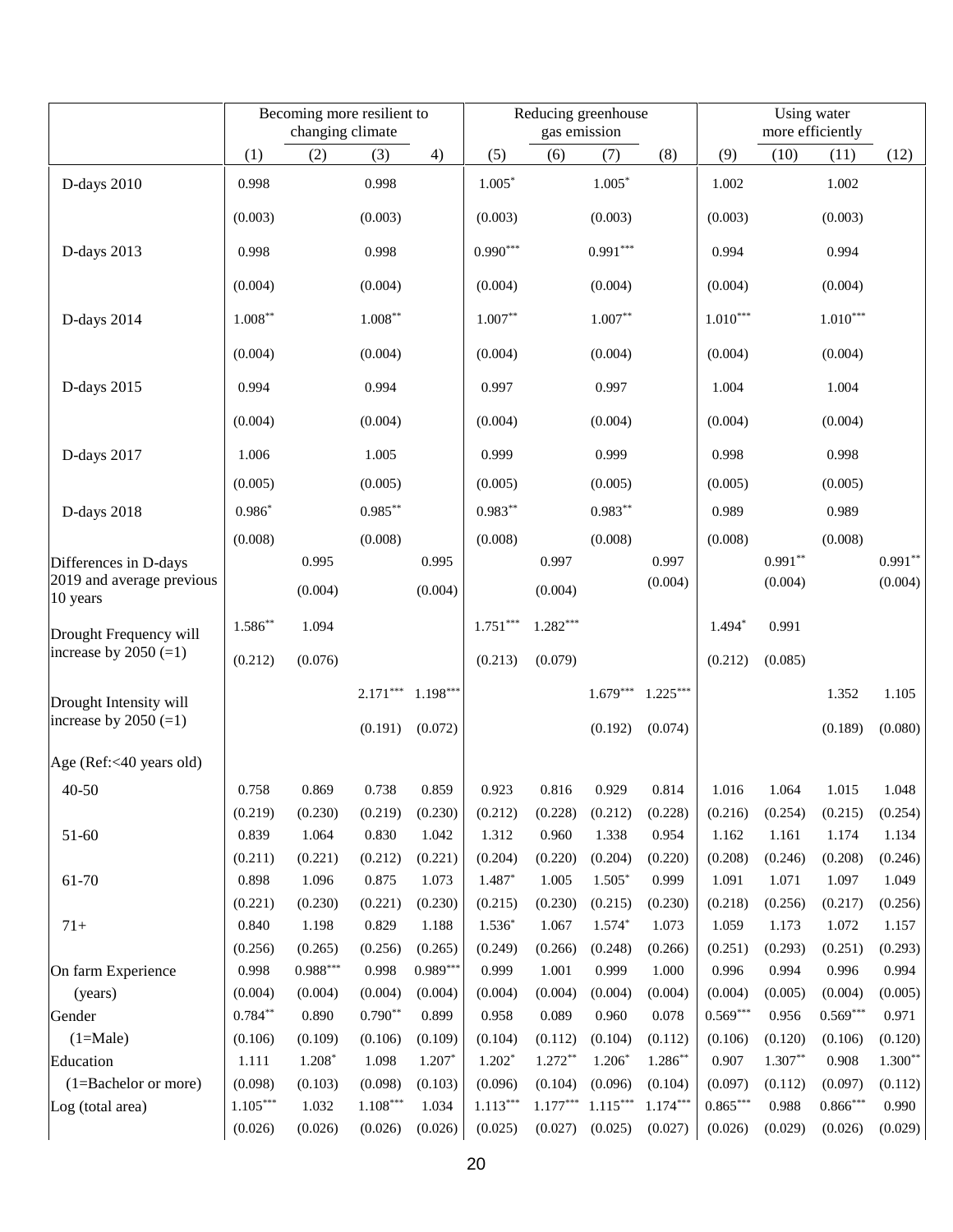*Note:*  $\degree$ p < 0.1;  $\degree$  p < 0.05;  $\degree$  p < 0.01. Robust standard errors are shown in parentheses

## *5.3. Robustness checks*

If recent historical experience has a stronger influence on chosen behavior and risk preferences, then the unweighted past exposure measure we use does not fully reflect farmers' concerns. To account for such discounting, we use a weighted average of historical exposure to drought days over 12 years, with linearly declining weights using a method developed by [Malmendier and Nagel \(2011\)](#page-23-16) and used in [Aizenman and Noy \(2015\)](#page-23-17). The weighted average of drought days is calculated across all past years from 2007 to 2019 at a given point with weights declining with time. This index then places more weight on the recent past than on the more distant one. The formula of the weighted average of past drought days for each household  $i$  in year  $t$  can be calculated as:

$$
A_{it}(\lambda) = \sum_{k=1}^{age_{it}-1} w_{it}(k,\lambda) R_{t-k}
$$
\n(3)

where k is how many years ago the drought was realized  $(0 < k < 12)$ ; parameter  $\lambda$ , which controls the shape of the weighting function;  $R_{t-k}$  is the drought days in year  $t - k$ . In our specification, we include drought days back to 12 years, so the ages of farmers are also back to 12 years from time t (t is the year of survey 2019). The weights  $w_{it}$  (k,  $\lambda$ ) are defined by:

$$
w_{it}(k,\lambda) = \frac{(age_{it} - k)^{\lambda}}{\sum_{k=1}^{age_{it} - 1} (age_{it} - k)^{\lambda}}
$$
(4)

where  $age_{it}$  is the age of farmer *i* at time *t*. In our case,  $age_{it}$  the age of farmer at the time of the survey in 2019. We assume  $\lambda = 1$  (a linear weighting function)<sup>11</sup>. Then, we estimate the models with weighted average of past drought days, placing linearly declining droughts on more distant events. The results can be shown in Appendix Table 10; with this specification, the ORs for the weighted average of past drought days are statistically insignificant.

<sup>&</sup>lt;sup>11</sup> With  $\lambda > 0$ , weights are decreasing in the lag k (concave for  $\lambda < 1$ , linear for  $\lambda = 1$ , and convex for  $\lambda > 1$ ). See more the 3 cases of λ in Malmendier, U., & Nagel, S. (2011). Depression babies: do macroeconomic experiences affect risk taking? *The quarterly journal of economics*, *126*(1), 373-416.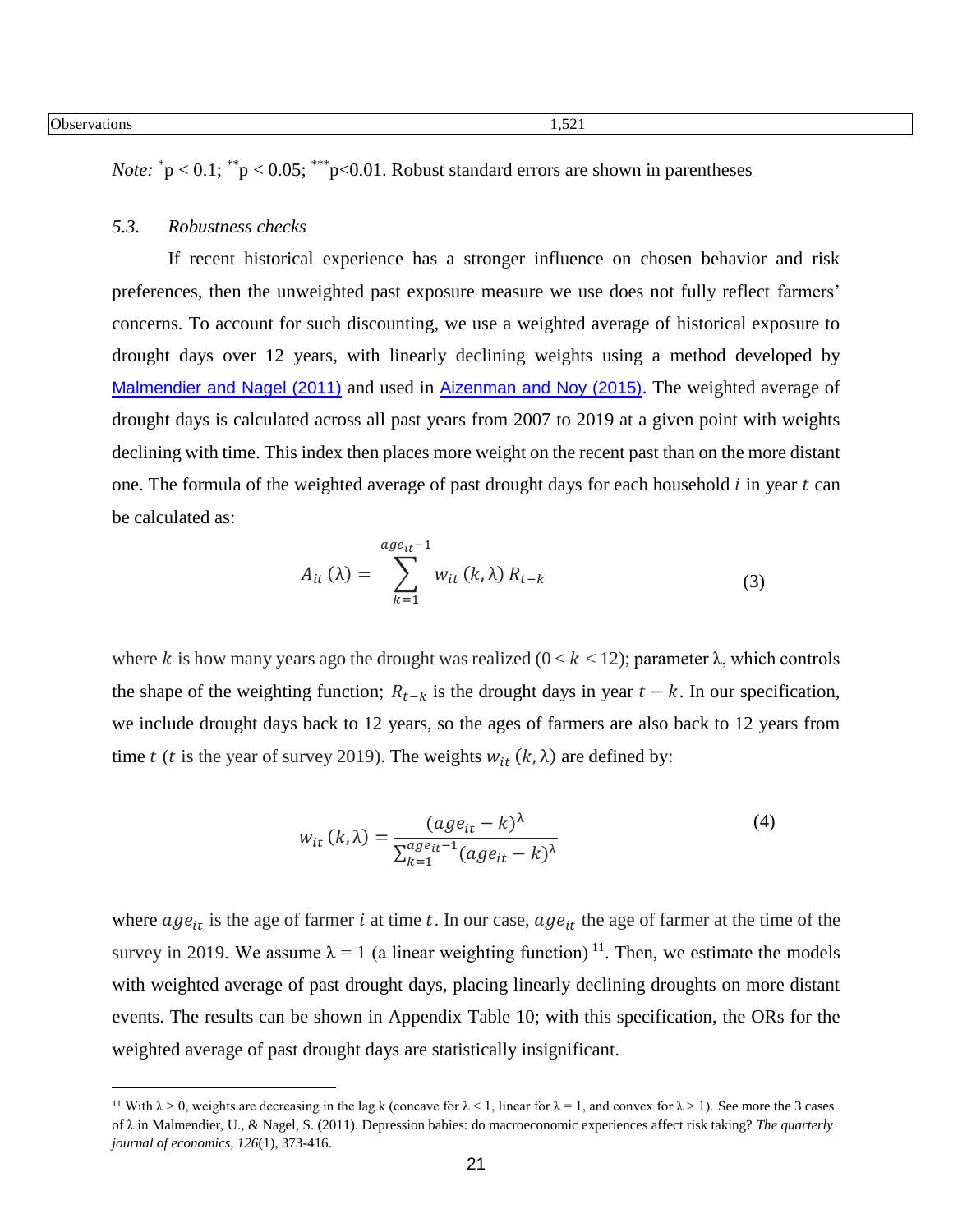### **6. Discussion and Conclusion**

This study examined the perception of farmers in different areas of New Zealand with regards to drought risk and climatic change and the implications of these perceptions on climate adaptation actions that these farmers choose to pursue. The adaptation options which we examine include reducing greenhouse gas emissions, strengthening climate resilience, and using water resources more efficiently.

Drought has occurred everywhere in New Zealand at some point over the past 14 years. The North Island has been particularly affected by drought, especially the Waikato region, which is also the country's most important dairy farming region (dairy being by far the most important agricultural sector). As such, droughts have a significant impact on the overall New Zealand economy. The driest years in the time frame we examine were 2010, 2013, and 2020, with most droughts occurring in summer between December and March.

In general, farmers expect an increase in drought frequency and intensity by 2050. More than 90% of farmers believe that droughts will increase for their farms. Indeed, in the northern part of the North Island (e.g., in Auckland and Waikato), nearly all farmers perceive an increasing drought risk.

We also find that age, gender, and education are correlated with the future drought risk perception of farmers. Similar to [Frumkin et al. \(2012\)](#page-23-18), we find that older respondents, who have experienced more drought in the past expect drought to increase in frequency and intensity more than their younger colleagues. Female farmers are more concerned about future droughts than male farmers. Moreover, if farmers have higher education, they tend to perceive more future increase in drought frequency and intensity by 2050. These findings are consistent with the finding of [Deryugina \(2013\)](#page-23-9) from the US - that the college-educated and females are more concerned about global warming.

Importantly, drought perception of farmers is associated with their adaption choices to climate change. If farmers perceive an increase in drought risk by 2050, they will focus more on reducing greenhouse gas emissions, the climate resilience of their farms and try to improve their use of water resources.

These set of findings illustrate that age, education, gender, and total owned land all correlate with considerations of farmers about their perceptions of future drought risk. Older farmers intend to focus efforts on greenhouse gas emission reduction more than younger farmers. Farmers who have a university degree will focus more on reducing greenhouse gas emissions than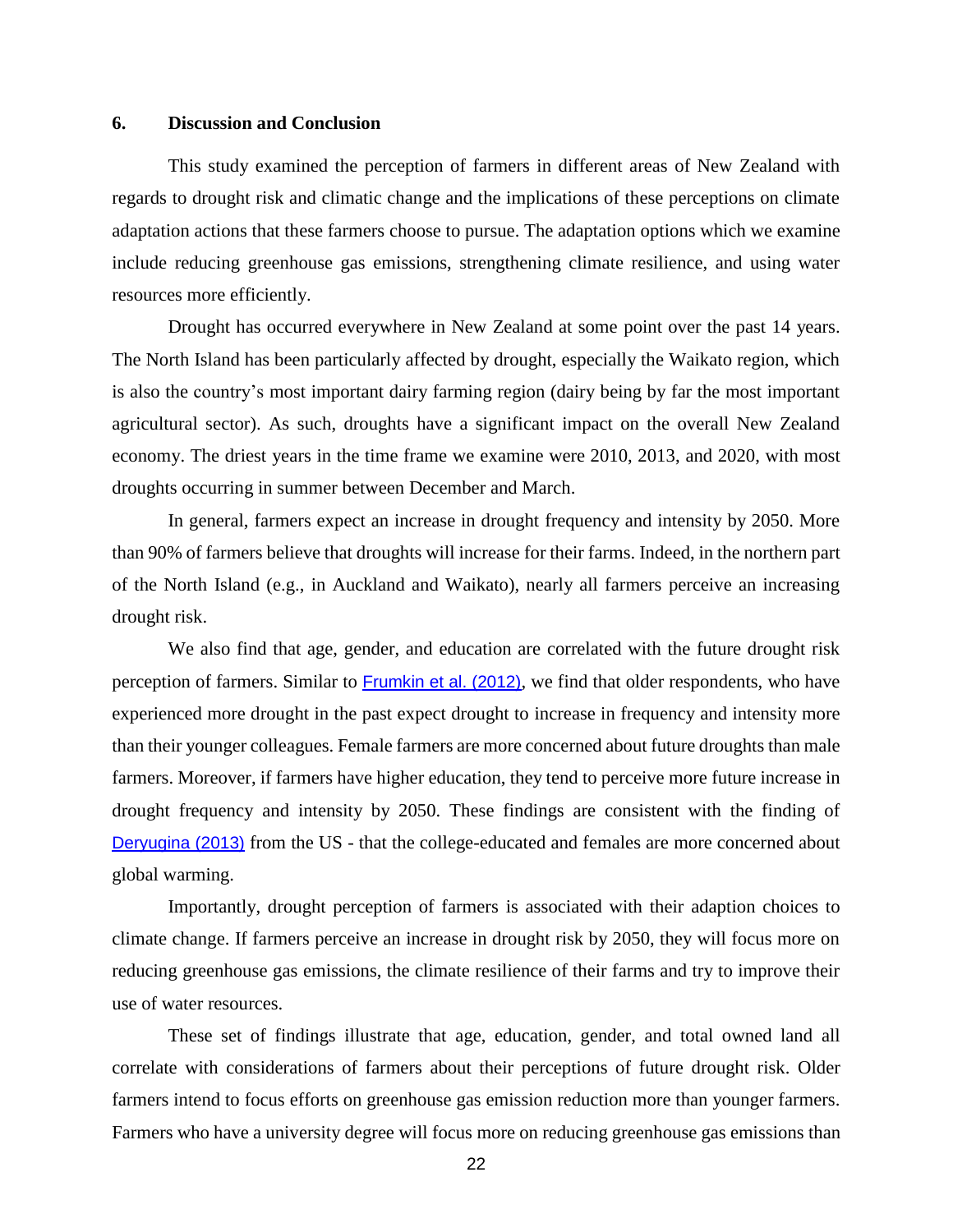farmers without a degree. Interestingly, female farmers focus more on increasing climate resilience and using water more efficiently than males. Moreover, if farmers owned or leased more land, they tend to increase their focus on all three climate challenges.

We believe that understanding drought perception, and specifically their role in determining adaptation decisions will shed some useful light that can improve policy responses to the risks of droughts in New Zealand. Finally, we note that data do not contain information about mitigation methods that farmers have been using already to deal with drought or about their efficacy. Understanding these is important to the shaping of any further policy-related adaptation to droughts, especially within the context of a changing climate. We leave these issues for further research.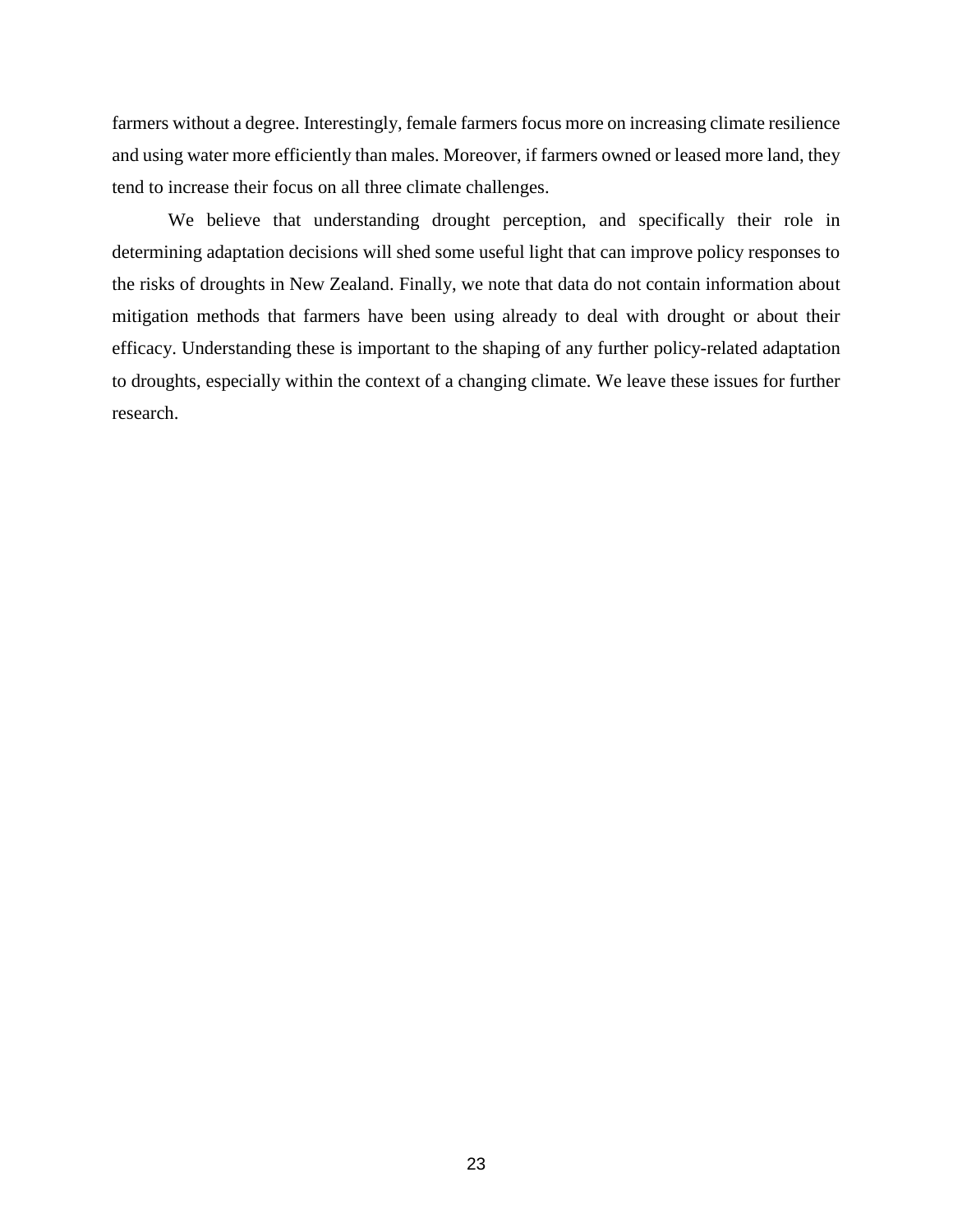# **References**

- <span id="page-23-4"></span>Acquah, H., & Onumah, E. E. (2011). Farmers perception and adaptation to climate change: An estimation of willingness to pay. *Agris on-line Papers in Economics and Informatics*, *3*(665-2016-44813), 31-39.
- <span id="page-23-17"></span>Aizenman, J., & Noy, I. (2015). Saving and the long shadow of macroeconomic shocks. *Journal of Macroeconomics*, *46*, 147-159.
- <span id="page-23-11"></span>Arbuckle, J. G., Prokopy, L. S., Haigh, T., Hobbs, J., Knoot, T., Knutson, C., Loy, A., Mase, A. S., McGuire, J., & Morton, L. W. (2013). Climate change beliefs, concerns, and attitudes toward adaptation and mitigation among farmers in the Midwestern United States. *Climatic change*, *117*(4), 943-950.
- <span id="page-23-15"></span>Booth, P., Walsh, P. J., & Stahlmann-Brown, P. (2020). Drought Intensity, Future Expectations, and the Resilience of Climate Beliefs. *Ecological Economics*, *176*, 106735.
- <span id="page-23-5"></span>Borick, C. P., & Rabe, B. G. (2010). A reason to believe: Examining the factors that determine individual views on global warming. *Social Science Quarterly*, *91*(3), 777-800.
- Brown, P., Walsh, P., & Booth, P. (2020). Environmental signalling & expectations of future drought: Evidence from panel data.
- <span id="page-23-13"></span>Carlton, J. S., Mase, A. S., Knutson, C. L., Lemos, M. C., Haigh, T., Todey, D. P., & Prokopy, L. S. (2016). The effects of extreme drought on climate change beliefs, risk perceptions, and adaptation attitudes. *Climatic change*, *135*(2), 211-226.
- <span id="page-23-10"></span>Demski, C., Capstick, S., Pidgeon, N., Sposato, R. G., & Spence, A. (2017). Experience of extreme weather affects climate change mitigation and adaptation responses. *Climatic change*, *140*(2), 149-164.
- <span id="page-23-9"></span>Deryugina, T. (2013). How do people update? The effects of local weather fluctuations on beliefs about global warming. *Climatic change*, *118*(2), 397-416.
- <span id="page-23-3"></span>Duinen, R., Filatova, T., Geurts, P., & Veen, A. (2015). Empirical analysis of farmers' drought risk perception: objective factors, personal circumstances, and social influence. *Risk Anal*, *35*(4), 741-755.<https://doi.org/10.1111/risa.12299>
- <span id="page-23-1"></span>Edwards, B., Gray, M., & Hunter, B. (2009). A sunburnt country: the economic and financial impact of drought on rural and regional families in Australia in an era of climate change. *Australian Journal of Labour Economics*, *12*(1), 109.
- <span id="page-23-18"></span>Frumkin, H., Fried, L., & Moody, R. (2012). Aging, climate change, and legacy thinking. *American journal of public health*, *102*(8), 1434-1438.
- <span id="page-23-6"></span>Hamilton, L. C., Lemcke-Stampone, M., & Grimm, C. (2018). Cold winters warming? Perceptions of climate change in the North Country. *Weather, Climate, and Society*, *10*(4), 641-652.
- <span id="page-23-0"></span>Hendy, J., Kerr, S., Halliday, A., Owen, R. a., Ausseil, A.-G., Bell, K., Deans, N. A., Dickie, B. N., Hale, J. W., & Hale, S. (2018). *Drought and climate change adaptation: impacts and projections*. Motu Economic and Public Policy Research.
- <span id="page-23-7"></span>Hornsey, M. J., Harris, E. A., Bain, P. G., & Fielding, K. S. (2016). Meta-analyses of the determinants and outcomes of belief in climate change. *Nature Climate Change*, *6*(6), 622- 626.
- <span id="page-23-2"></span>Kamber, G., McDonald, C., & Price, G. (2013). *Drying out: Investigating the economic effects of drought in New Zealand*.
- <span id="page-23-14"></span>Lawrence, J., Quade, D., & Becker, J. (2014). Integrating the effects of flood experience on risk perception with responses to changing climate risk. *Natural Hazards*, *74*(3), 1773-1794.
- <span id="page-23-16"></span>Malmendier, U., & Nagel, S. (2011). Depression babies: do macroeconomic experiences affect risk taking? *The quarterly journal of economics*, *126*(1), 373-416.
- <span id="page-23-8"></span>Mase, A. S., Gramig, B. M., & Prokopy, L. S. (2017). Climate change beliefs, risk perceptions, and adaptation behavior among Midwestern US crop farmers. *Climate Risk Management*, *15*, 8-17.
- <span id="page-23-12"></span>Menghistu, H. T., Mersha, T. T., & Abraha, A. Z. (2018). Farmers' perception of drought and its socioeconomic impact: the case of Tigray and Afar regions of Ethiopia. *Journal of Applied Animal Research*, *46*(1), 1023-1031.